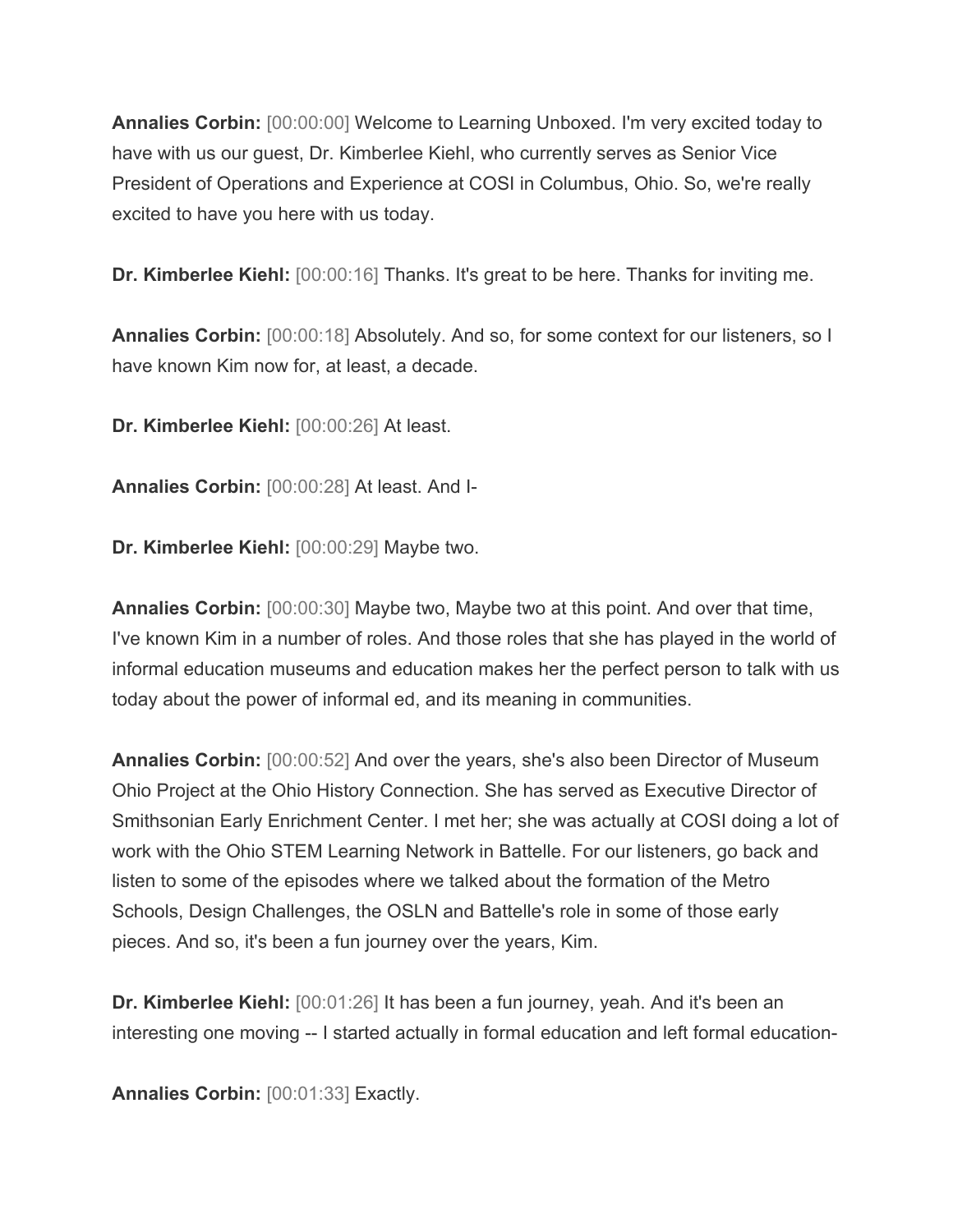**Dr. Kimberlee Kiehl:** [00:01:33] ... to go into informal. So, yeah, it's been interesting.

**Annalies Corbin:** [00:01:36] So, that makes you the perfect person to have this conversation with us as we think about positive disruptions and how folks around the world can really think about utilizing and leveraging local resources, local entities, organizations, museums, opportunities, and really try to sort of transition the value and power of those experiences into the everyday in the classroom. And so, that's what I'm really excited to talk with you about. So, let's start with your current role at COSI.

**Dr. Kimberlee Kiehl:** [00:02:06] Yeah,

**Annalies Corbin:** [00:02:07] So, for folks who are not from Central Ohio, the Midwest, sort of explain to us what COSI is because this is one of those great gems that we have in the US.

**Dr. Kimberlee Kiehl:** [00:02:18] Yeah. So, I'm going to be bias probably, but I'm going to say that COSI is probably the best science museum in the world. So, we've been around a long time. COSI has a long history, Center of Science and Industry, where everyone calls us COSI. We have been open in our new location, which everyone still calls our new location, but for 20 years now.

**Annalies Corbin:** [00:02:39] Yeah. But it's just the old location, Kim.

**Dr. Kimberlee Kiehl:** [00:02:41] It's not the old one, but we're for 40. And, now, we're here. So, I think -- so, we're a place that both invites people in to experience STEM, and STEAM even with some of the things that we have there. And then, we're also a place that takes things out. We were the founder of programs like Camp-In, where you come and sleep overnight. We did the first traveling shows, our COSI in Wheel Shows, which we affectionately call COW Shows. So, we have a lot of things that we've innovated, and we're continuing to do that as we go forward.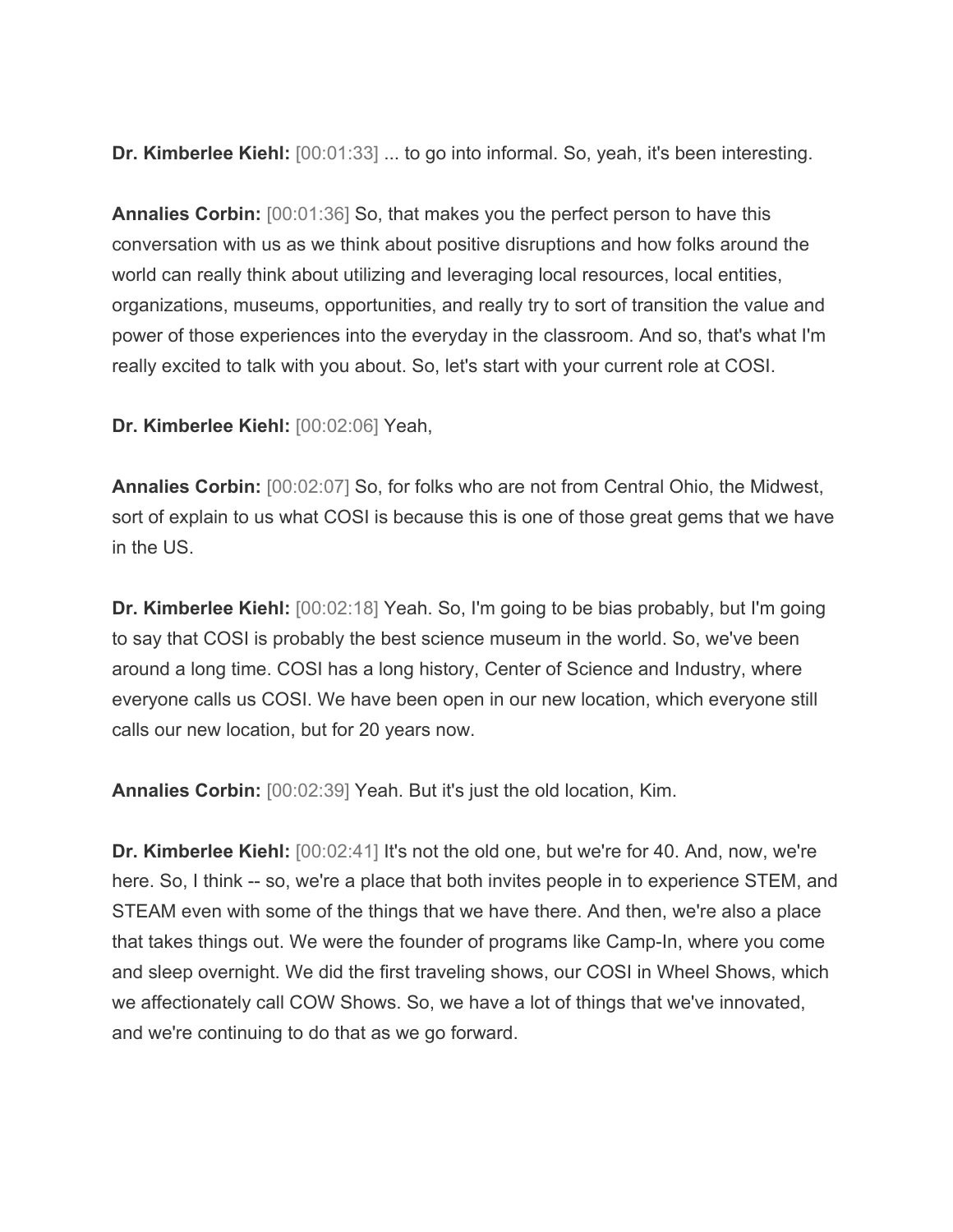**Annalies Corbin:** [00:03:15] Right. And so, let's talk about how a community that has such resources, and Columbus truly does. We are, I think, a rare community that we have a symphony, we have an opera, we have rock theater, we have amazing arts programs, we have science center that's COSI is just off the charts, we have an amazing zoo and aquarium, and the list goes on and on in terms of those types of resources.

**Annalies Corbin:** [00:03:43] So, I want to make sure that when we have this conversation that folks recognize that it doesn't always have to be that big, giant, flashy place. The reality is those places are successful because they fundamentally understand the value of the applied, hands-on, immersive experience. So, let's talk about that a little bit. So, I'm just a community out there, and I have some limited local resources, but I really want to understand how is it that the informal education world museums and science centers, in particular - are able to capitalize on those local resources and turn them into something tangible for students.

**Dr. Kimberlee Kiehl:** [00:04:20] Yeah. So, I'm going to actually use an example of something that COSI is about to do this year, which is the big science festival. So, for four days, we are organizing, really helping to organize, not necessarily run all of it, a science festival that will cover, really, the whole community outside Columbus. And it's a great example of how we're helping a community to activate the STEM that's already in their community, and make it visible to people, and invite people to see it.

**Dr. Kimberlee Kiehl:** [00:04:56] So, there'll be events that will take place across three days in the communities all around the city. And then, that'll be capped by all of those places coming together outside COSI for a huge one-day science festival outside the building. So, it's really saying we don't have everything. We're going to help you see what you have, and we're going to help you make it visible, which I think is an important role for a museum to play. It's not always about come see us, come see us, come see us; although, we love when you come see us, but it's also about what do you have here, and how do we help you find what you have here, and how do we help you bring that to the forefront? And that's one of the things that we're really excited about, and one of the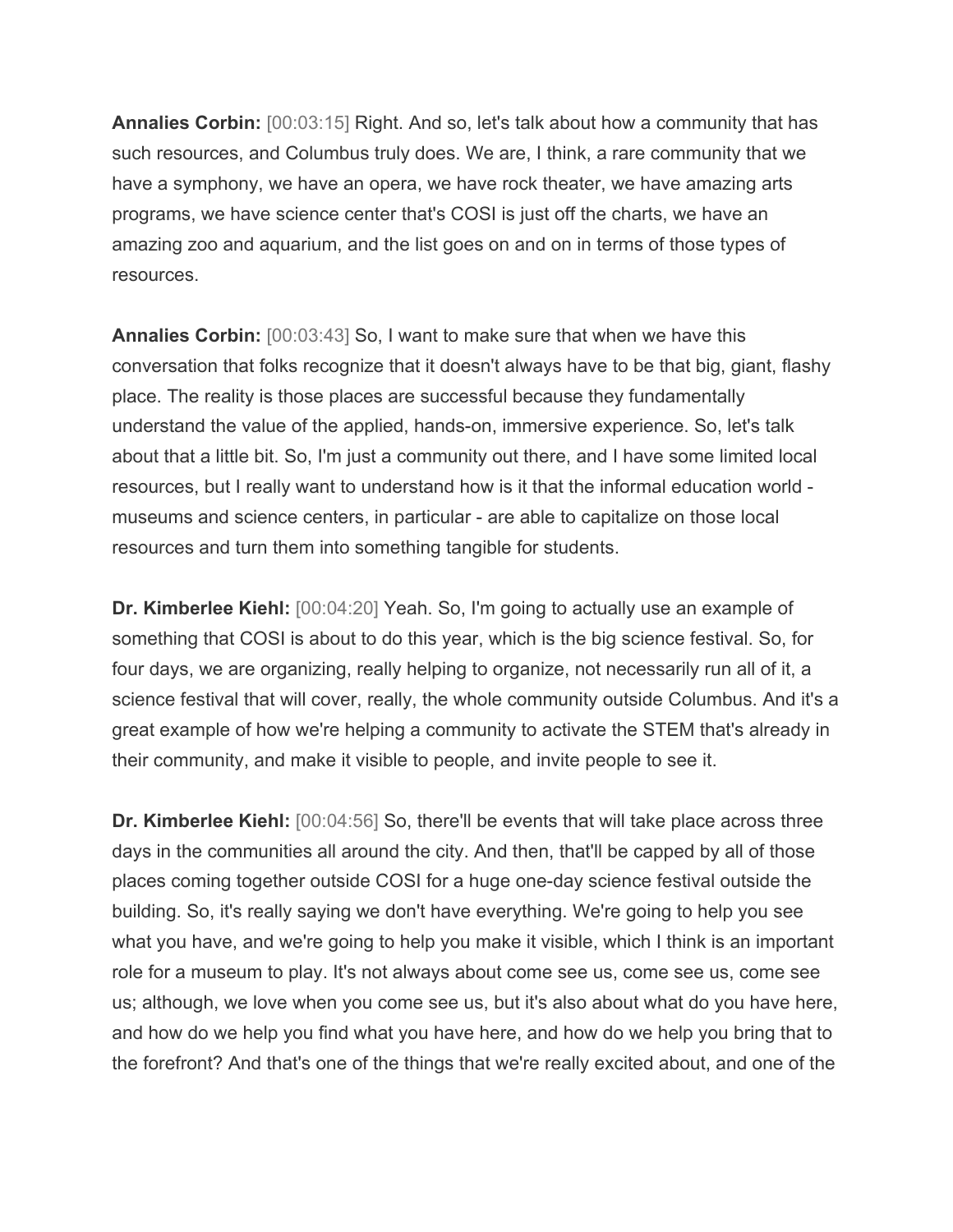ways I think museums are changing. They're going out into communities in different ways and engaging students and families in different ways.

**Annalies Corbin:** [00:05:47] And I think the other piece that it's joyful to see and to get to experience -- and PAST is participating in the COSI Science Day.

**Dr. Kimberlee Kiehl:** [00:05:56] You are.

**Annalies Corbin:** [00:05:56] I mean, everybody who has a hand, quite frankly, in playing out in the world and our community is and should be engaged in that activity because, to your point, it's really about the eclectic set of resources that we have that we can think about very differently, and we can put them in play in an educational space.

**Dr. Kimberlee Kiehl:** [00:06:16] Right, exactly, yeah. And one of the pieces that we're doing leading up to this the Science Festival is where naming these STEM stars. And so, there's this whole variety of people that are just in your neighborhoods that range from Dom Tiberi and the programs he's been doing about preventing texting while driving, to an Eagle Scout who did a project with a creek that. That was his Eagle Scout Project. So, there's a whole range of people that were starting to say, "But look, that person is a scientist. They're doing science." And we're starting to recognize that in different ways. And I think that's a really fun piece that we can do.

**Annalies Corbin:** [00:06:57] Yeah. And I think that the other thing that it does for any community, large or small, is it helps folks recognize that the reality is science, just like language and so many other things, is interwoven in every aspect of every single thing that we do. You can't really separate it out. That's one of the big pushbacks, for example, that we collectively see with the acronym, whether it's STEAM, or STEM, or anything else. And you've seen so many acronyms. Some, I can probably recall. I collect them, and I've seen a million of them over the years.

**Dr. Kimberlee Kiehl:** [00:07:29] I know, right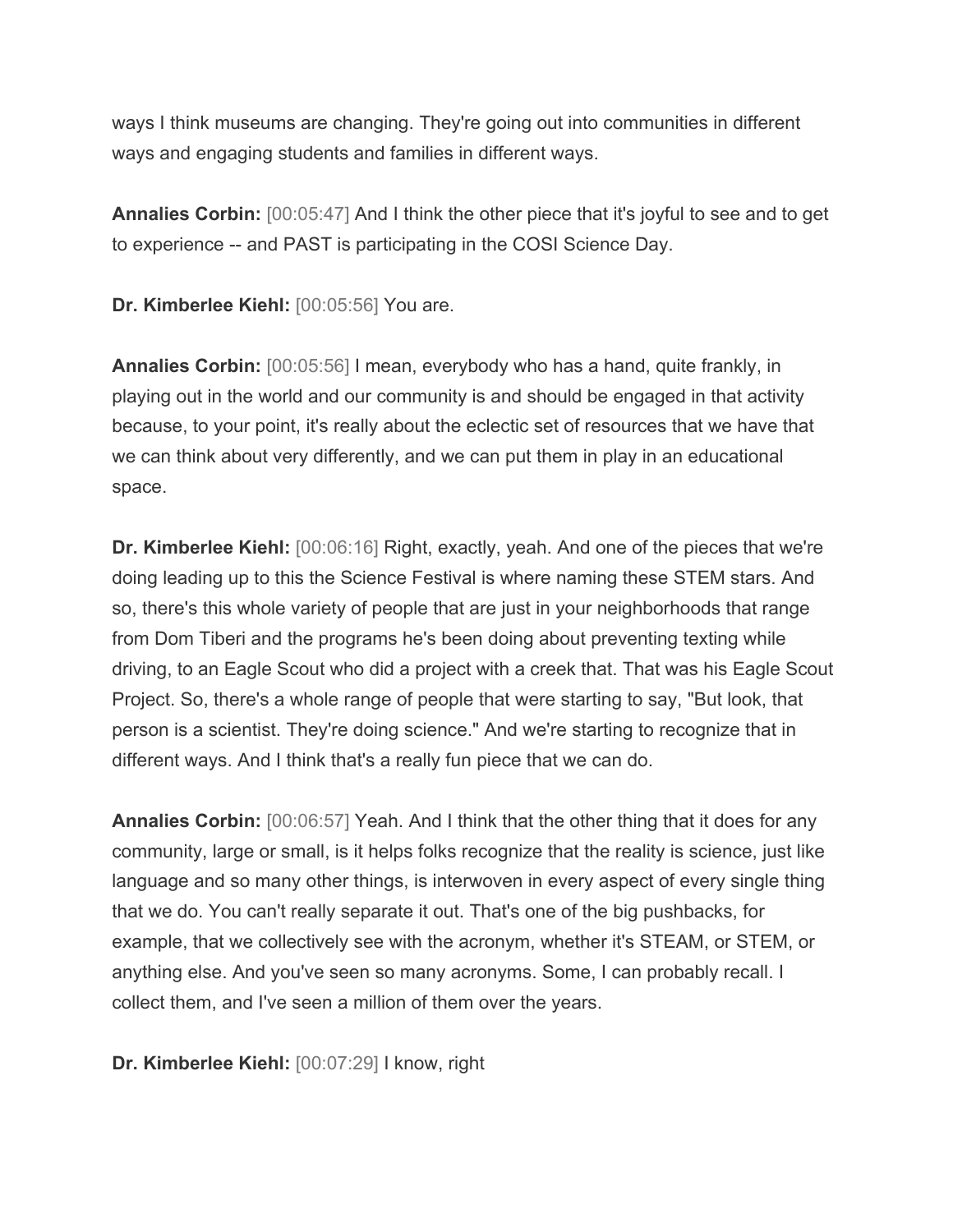## **Annalies Corbin:** [00:07:30] Right?

**Dr. Kimberlee Kiehl:** [00:07:30] Yeah.

**Annalies Corbin:** [00:07:30] And every time I see a new one, I'm like, "Hi." It's a reflection of not understanding the basis by which the world we live in operates and function that is fully, fully intertwined. And so, I do love this approach because it reminds us frequently that the graphic artist is as much as a scientist, as the person working in the lab, and so on.

**Dr. Kimberlee Kiehl:** [00:07:54] Yeah. It's interesting to me, one of the things you hear people talking about all the time is they say, "Well, you do STEM all the time. When you cook dinner, you do science." And when I think about that, when I'm cooking dinner, I'm not thinking, "Oh, I'm doing science."

**Annalies Corbin:** [00:08:07] Of course not.

**Dr. Kimberlee Kiehl:** [00:08:09] So, to me, I try to say science is all around you all the time. It's always happening. It's not that you're cooking dinner and saying, "Oh, I'm doing science now," but science is happening while you're doing it, right?

**Annalies Corbin:** [00:08:22] Yeah, absolutely.

**Dr. Kimberlee Kiehl:** [00:08:22] And so, how do we make that visible for you in a way that you're like, "Oh, that's pretty cool. I didn't know that," so.

**Annalies Corbin:** [00:08:28] And I think, how do we make the connections? That's the other piece, right?

**Dr. Kimberlee Kiehl:** [00:08:32] Yeah.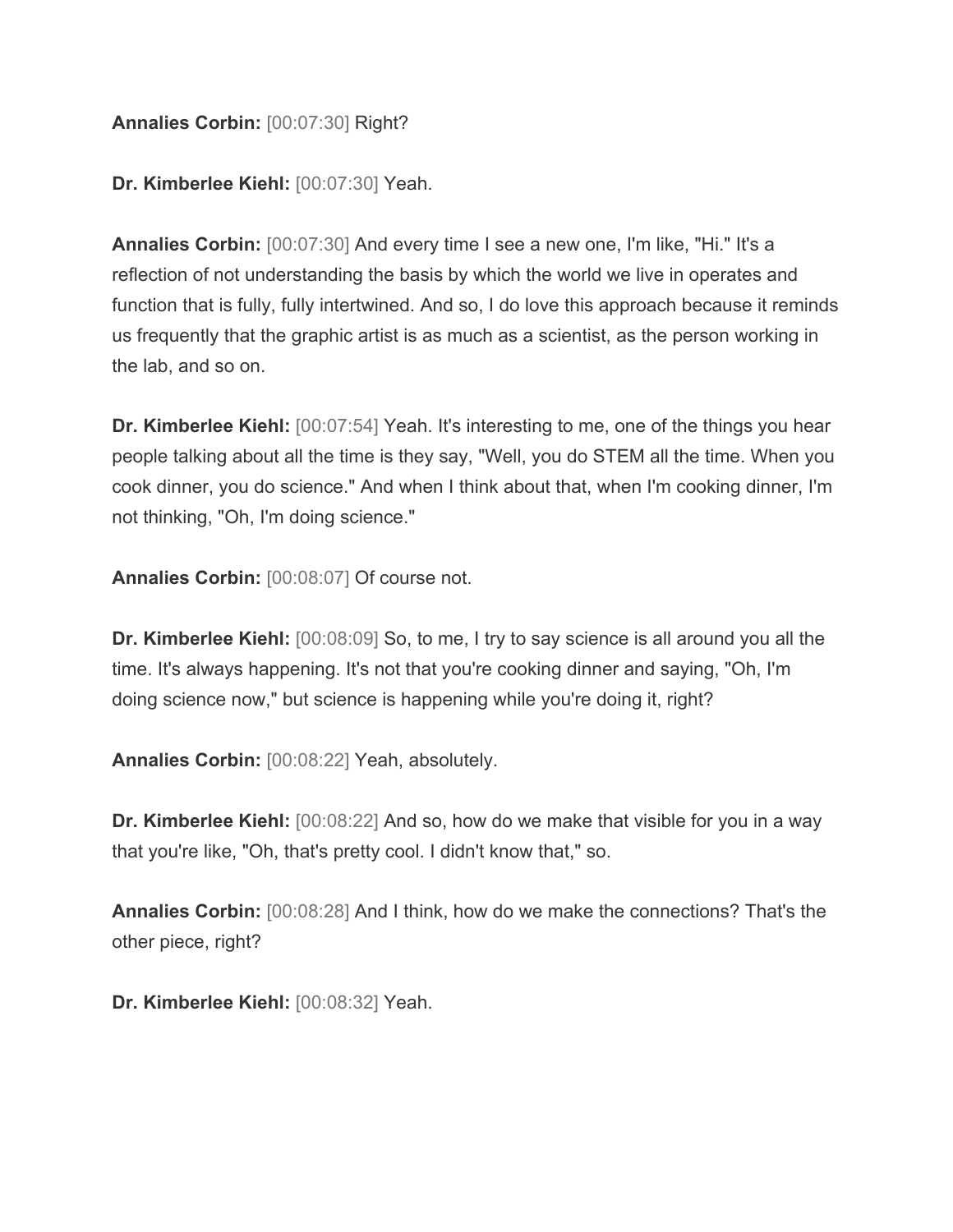**Annalies Corbin:** [00:08:33] To ensure that we are taking the amazing content that's out in our communities and in our environment, and we're showing the way it all connects. That it is, in fact, this collective set of stuff that is our community.

**Dr. Kimberlee Kiehl:** [00:08:46] Yeah. I think the other thing that informals do - so, museums, science museums, in particular, we're talking about, but others as well - you'll hear people talk about informal learning, but, sometimes, they'll also talk about free choice learning, which is the phrase I really like because, I think, one of the advantages that we have, that informals have, is that people are choosing it. They're making the choice to come and learn. And if you think about things that you've learned, and the things you know really, really well, I'd be willing to bet, you didn't get that in school. Some things you did, but a lot of those things, you got outside. So, there's a great piece by John Falk and Lynn Dierking called the 95% Solution that says, people will tell you, 95% of what they know about science, they didn't learn at school. They learned it through something else. And so, when you're making the choice to learn something, you learn it differently than if you're being forced to learn it, right?

**Annalies Corbin:** [00:09:46] Absolutely, absolutely.

**Dr. Kimberlee Kiehl:** [00:09:46] So, that, we have this opportunity to hook people, and get them interested, and then let them make the choice, and then help them to go deeper-

**Annalies Corbin:** [00:09:56] Absolutely.

**Dr. Kimberlee Kiehl:** [00:09:57] ... which I think is a great piece.

**Annalies Corbin:** [00:09:59] And I think you're 100% correct. When I think about my own personal journey, it has been so many places and in such a variety that the reality of it is, absolutely, I learned a lot in school, I learned so much more out in the world, right?

**Dr. Kimberlee Kiehl:** [00:10:12] Yeah, absolutely.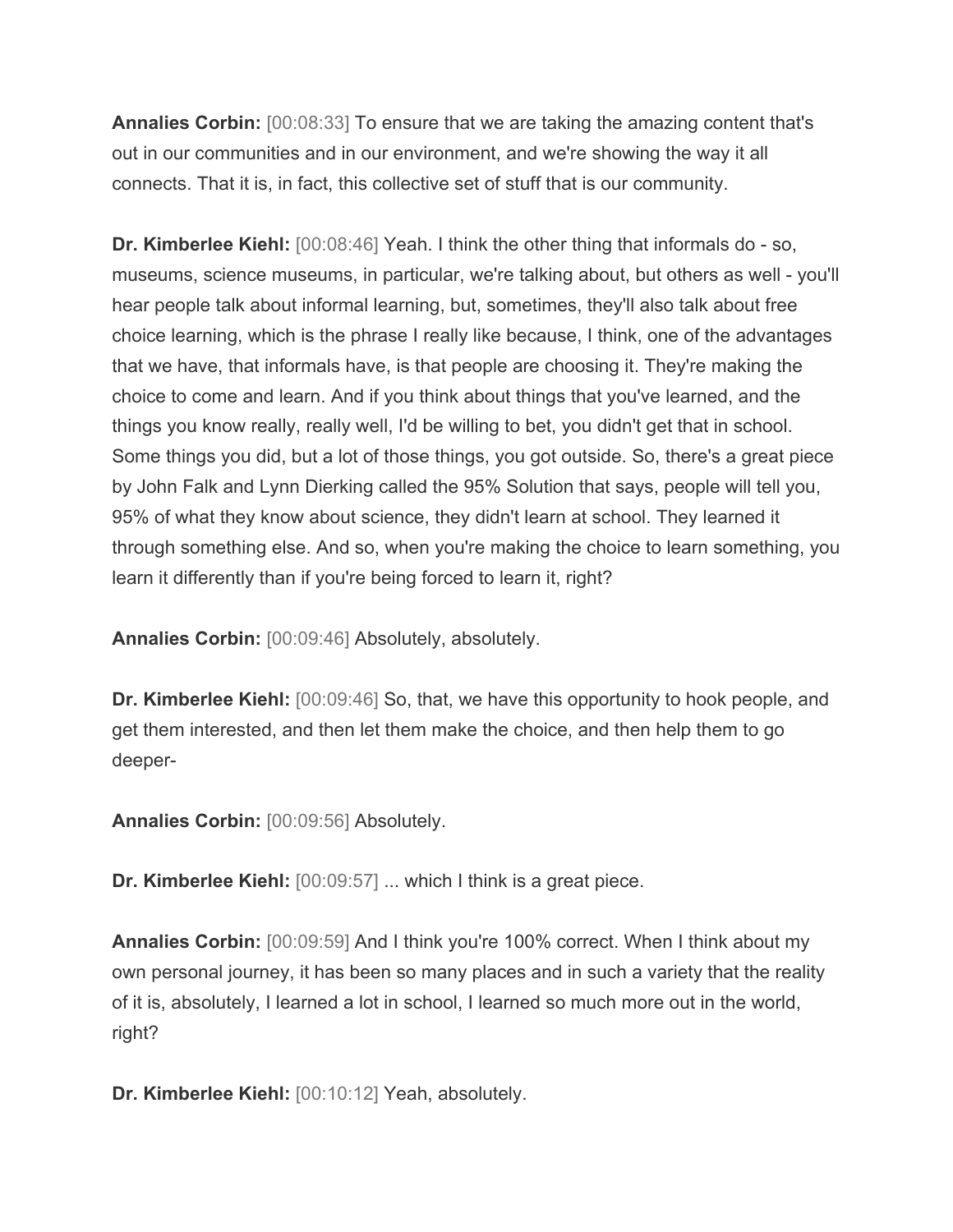**Annalies Corbin:** [00:10:14] But part of that was because along the way, I found myself in environments where the learning to learn, and the understanding, and the value, and the power of learning, and that it's a lifelong experience was fully ingrained. And I think part of that comes from the, sort of, wrap-around opportunity, if you will, of taking formal, and informal, and the world of experience, and curiosity that I had and rolling altogether. So, talk to me a little bit because I do want to talk about the work that you were doing at the Smithsonian because it's an intriguing intersection in these ideas that I suspect actually lends itself to a lot of the way that you think and you approach the work that you're doing today. So, give our listeners just a little overview about what the program was and where the value in it was for you.

**Dr. Kimberlee Kiehl:** [00:11:06] Oh gosh. That's a big question. So, Smithsonian Early Enrichment Center is a school that lives inside the Smithsonian Museum, serves infants through a licensed kindergarten. So, some people, I think, would look at and say, "Well, that's child care." It's not child care. It's education. The really interesting thing about SEEC was that the classrooms were just sort of a landing place. The learning took place out in the museum.

**Annalies Corbin:** [00:11:35] Exactly.

**Dr. Kimberlee Kiehl:** [00:11:37] So, we would take the kids, even the babies, out into the museums to see pieces, to discuss things, to connect them back to things that were happening in the classrooms. So, the toddler classroom, for example, might be talking about animals. And in their classroom, they might have some activities that involved plastic animals, and rubber animals, and photos. But then, they would go into the American History or the Natural History Gallery and look at the beautiful photographs and have a discussion about those. And so, really, we were teaching using these great treasures, but, more importantly, we were teaching using questions. So, we would encourage them to ask their questions. And as they ask their questions, we would help them find those answers, and then find the next question. So, not just find the answer and move on, but what's the next question you have.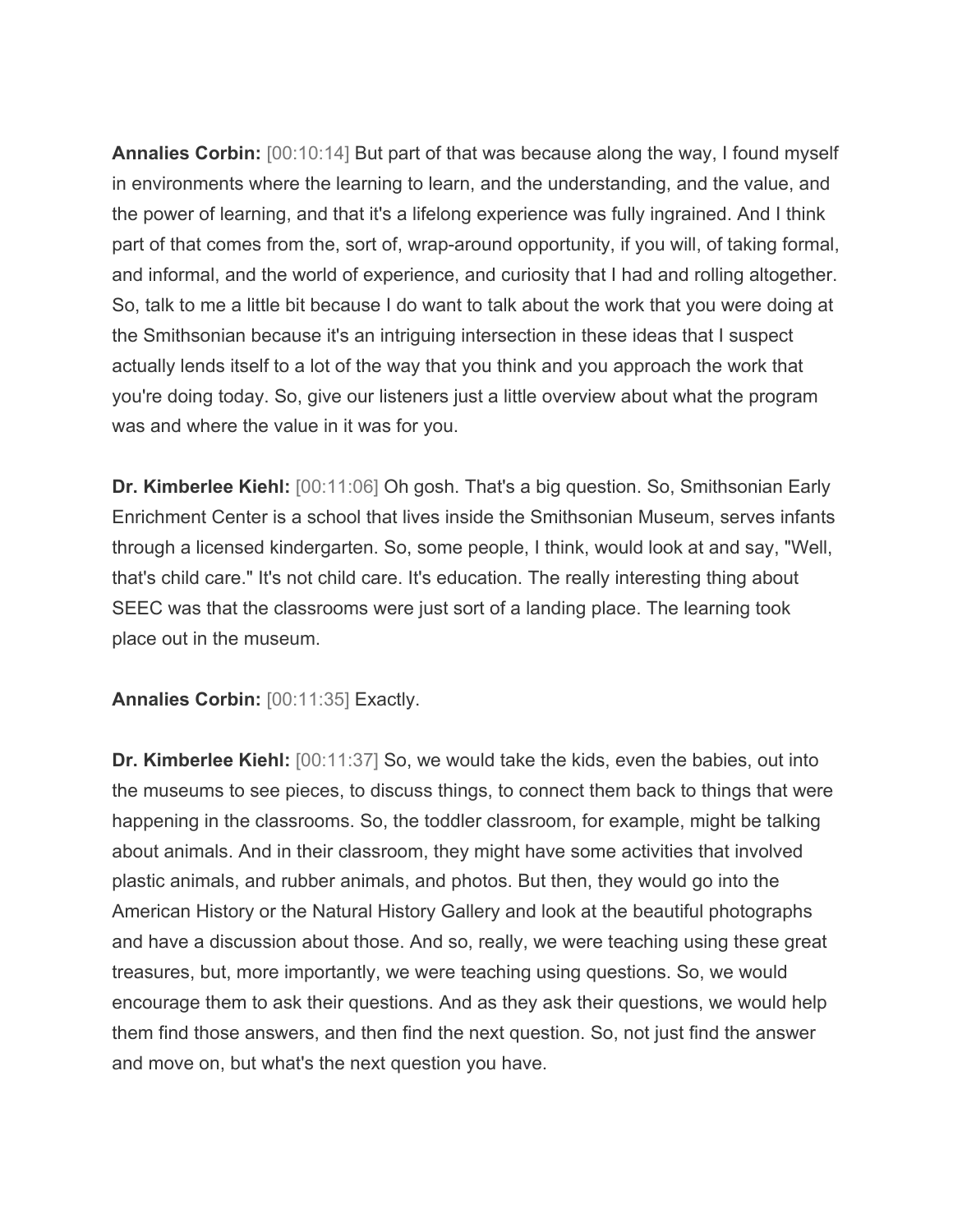**Annalies Corbin:** [00:12:31] And that's the learning to learn piece, right?

**Dr. Kimberlee Kiehl:** [00:12:33] Absolutely.

**Annalies Corbin:** [00:12:33] Which is absolutely foundational.

**Dr. Kimberlee Kiehl:** [00:12:35] Yeah. And I think you said a word that's so important, which is curiosity. I think that in these free-choice settings or in settings like SEEC, what we're really building on is your curiosity. And we really try to draw your curiosity out and encourage that. And once you're curious, then you'll learn, and you'll learn differently than if you're just like, "I have to learn this for a test. I have to learn this because I have to get a grade on a test.".

**Dr. Kimberlee Kiehl:** [00:13:02] So, I tell people all the time, I have a PhD, but almost everything I know about science, I learned at COSI, almost every single thing because I had an experience, and then I got curious, and I wanted to know more about it. And then, I looked some more. And then, I'd go downstairs and say something to somebody. So, almost everything I "know" about science, that's how I learned it. So, that's what SEEC does, but it starts from the time they're babies. And then, hopefully, they continue that through life.

**Annalies Corbin:** [00:13:32] Right. And that's one of those things, I think, that is very foundational. And I think that's one of the other places where, certainly, for me, in my own journey, and the work that we do at PAST and the Innovation Lab, has really been through that space of I want to provide an opportunity to learn as much as I can through my innate curiosity, and the opportunity to take whatever the concept is. Maybe it's drones, maybe it's biology, maybe it's how better to filter sunlight in a variety of environments. It doesn't make any difference what we're looking at, what we're exploring, but I have to be able to ground that in something that's tangible and meaningful to me.

**Annalies Corbin:** [00:14:10] I also have to have a personal connection. That's the other piece in this equation that is one of the cornerstones of making that sort of foundational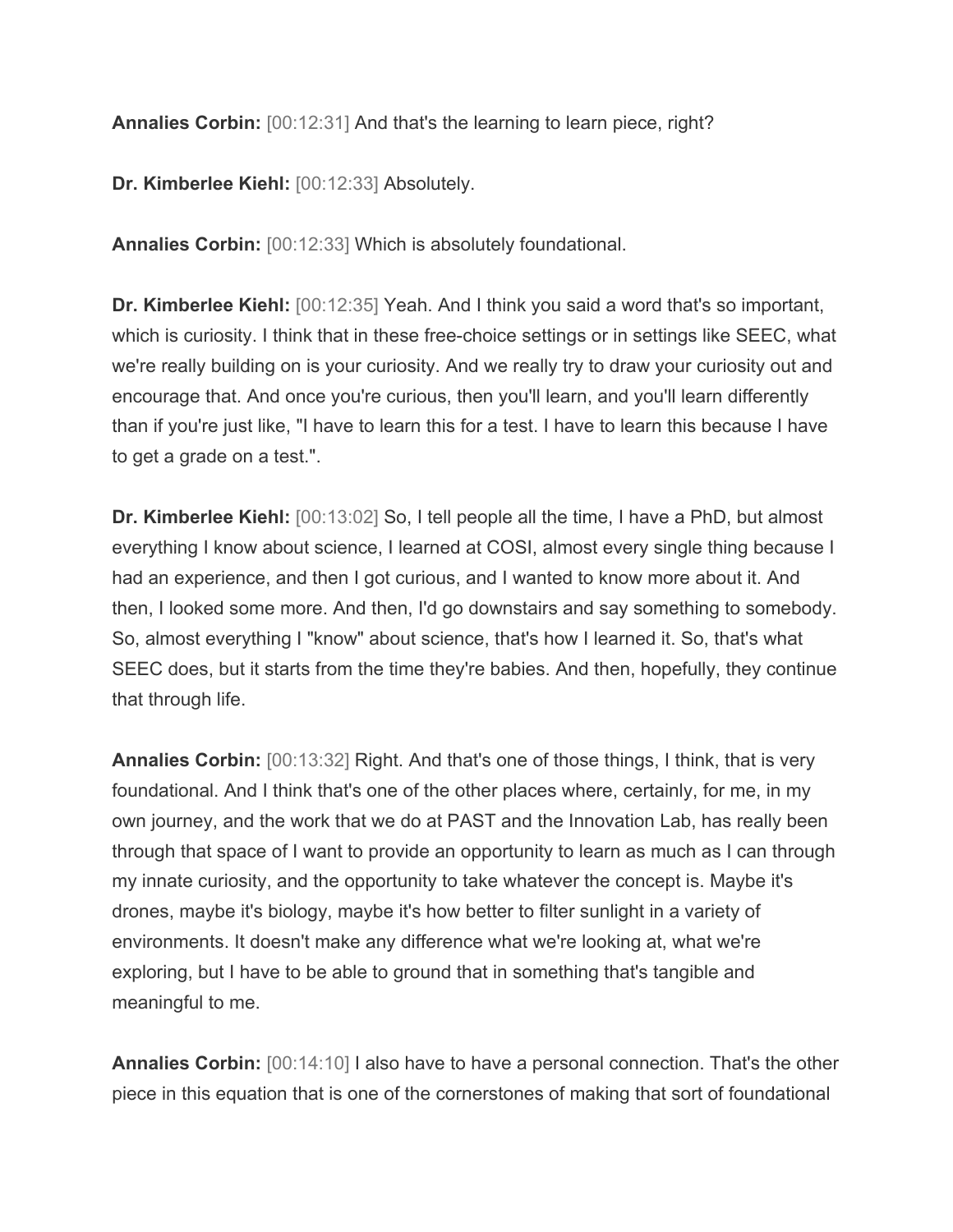learning how to learn and being a lifelong learner has to come in. I have to be able, as a human, to find the connections. The connection piece, how then -- for example, part of your tenure has also been through the Ohio History Project, and that's all about taking something and finding a way to make it relevant right now in this moment. How do you do that? Because teachers struggle with this all the time.

**Dr. Kimberlee Kiehl:** [00:14:47] Teachers do struggle with it. I mean, people struggle.

**Annalies Corbin:** [00:14:49] Exactly, exactly.

**Dr. Kimberlee Kiehl:** [00:14:49] I mean, museums struggle with it. Everybody struggles with it. I think there's a couple ways. I think one is through questions. So, if you ask the right question, you can find out what somebody is interested in. And then, you can take them to that next place. But I think story is really powerful too. And I think that we haven't used story enough. History museums tend to be pretty good about using story, but even there, those stories, sometimes, are abbreviated stories, or they're the story that the curator wanted to tell as opposed to this more broad story. So, one of the things that that I've been thinking about, I was lucky enough to see Hamilton on Friday night.

**Annalies Corbin:** [00:15:30] Oh, you are lucky.

**Dr. Kimberlee Kiehl:** [00:15:31] And as I'm watching it and afterwards, I'm thinking, That's a great use of story to to draw you in. And all this stuff that I learned about Hamilton that I never learned in school, I just learned in two hours sitting in this musical because this story pulled me in.

**Annalies Corbin:** [00:15:53] Exactly.

**Dr. Kimberlee Kiehl:** [00:15:53] So, how do we use those things in different ways? And I think museums have this really unique opportunity to do that - science museums, history museums, art museums, all of them.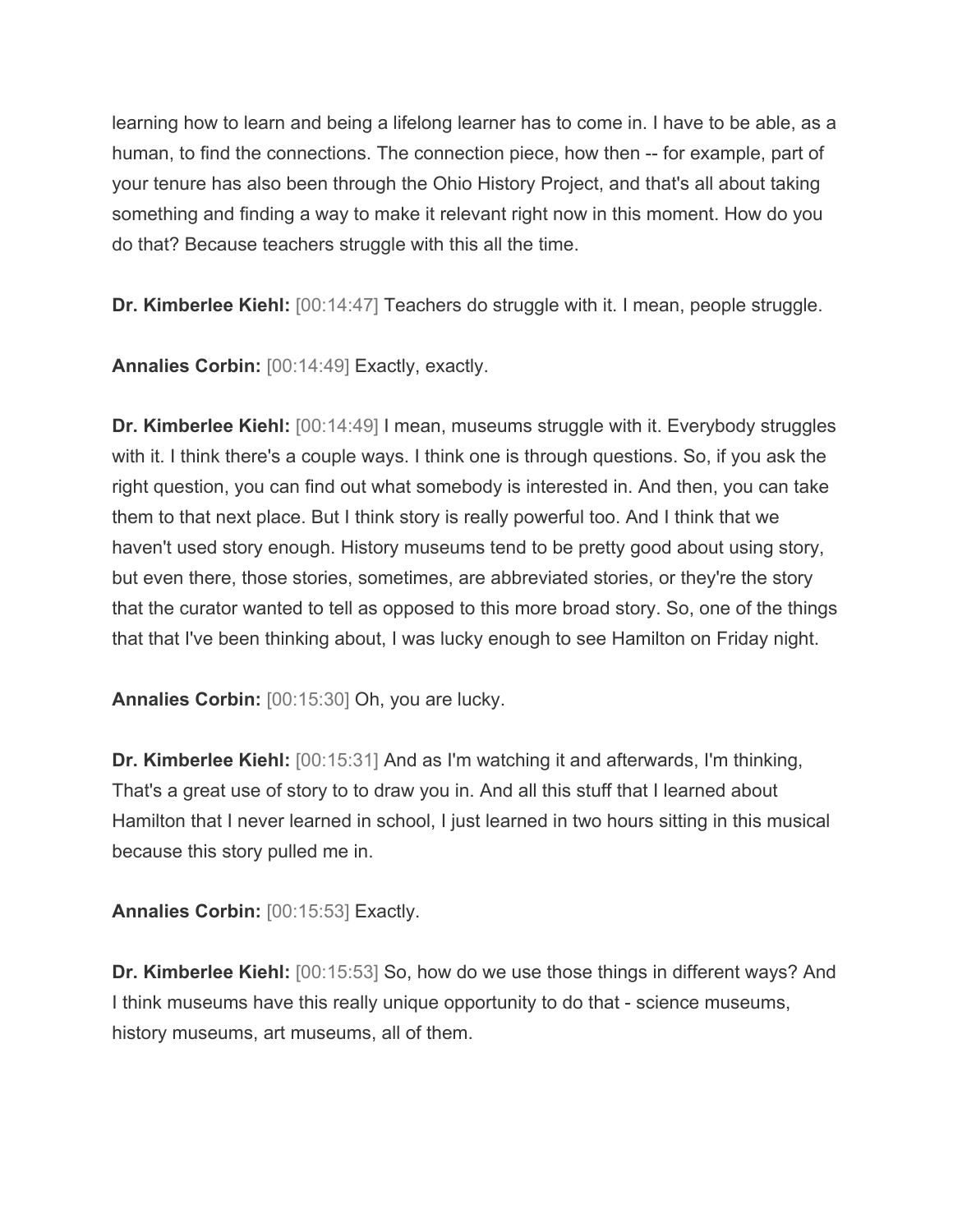**Annalies Corbin:** [00:16:03] Yeah, they really do a beautiful job with that. And so, I want to spend a little bit of time talking about how we take that experience, that knowledge base, and we help communities think about incorporating that into the everyday in a traditional setting. So, back into the classrooms. And COSI does a lot of work in the space with a lot of others in and around the world that are really thinking about how we make tangible transitions into an applied, hands-on environment. So, as we really embrace 21st Century and the opportunities that are coming in rapidly crazy, and technology, and all the influences coming in, how do we keep what's happening in that particular moment still relevant? And I think that applied is one of the ways that we can do that. So, what's COSI's, sort of, approach with us?

**Dr. Kimberlee Kiehl:** [00:16:53] So, you know what, I think that's a good question. I think, museums, in general, are sort of struggling with that interface between school and informal. And do we try to fit into school? So, you'll see. And we do this. We design our programs based on standards and all of the things because that's what a teacher needs to justify. I think, we need to think a little more about how we complement the formal as opposed to how we fit in to the formal, and how do we provide this, sort of, other thing that says, "Okay, here's what they're learning in school. Here's another way to look at it, and here's another way to think about it." I think museums are really struggling with that right now. Schools are struggling with it.

**Dr. Kimberlee Kiehl:** [00:17:47] So, we still go into a ton of schools. We bring programs in, we bring workshops in, we do all of those things. But I worry a little that those are one-shot things. And are they really changing what's happening? We've done some programs, and a lot of museums are doing programs where they're really working to help teachers think differently about their work. So, to use inquiry in a different way. And that's great if they go back to a system where that's supported.

**Annalies Corbin:** [00:18:19] Correct, correct.

**Dr. Kimberlee Kiehl:** [00:18:20] But if they go back to a system where it's not supported, then you know. So, I think, it's an interesting dilemma is, how do we fit in to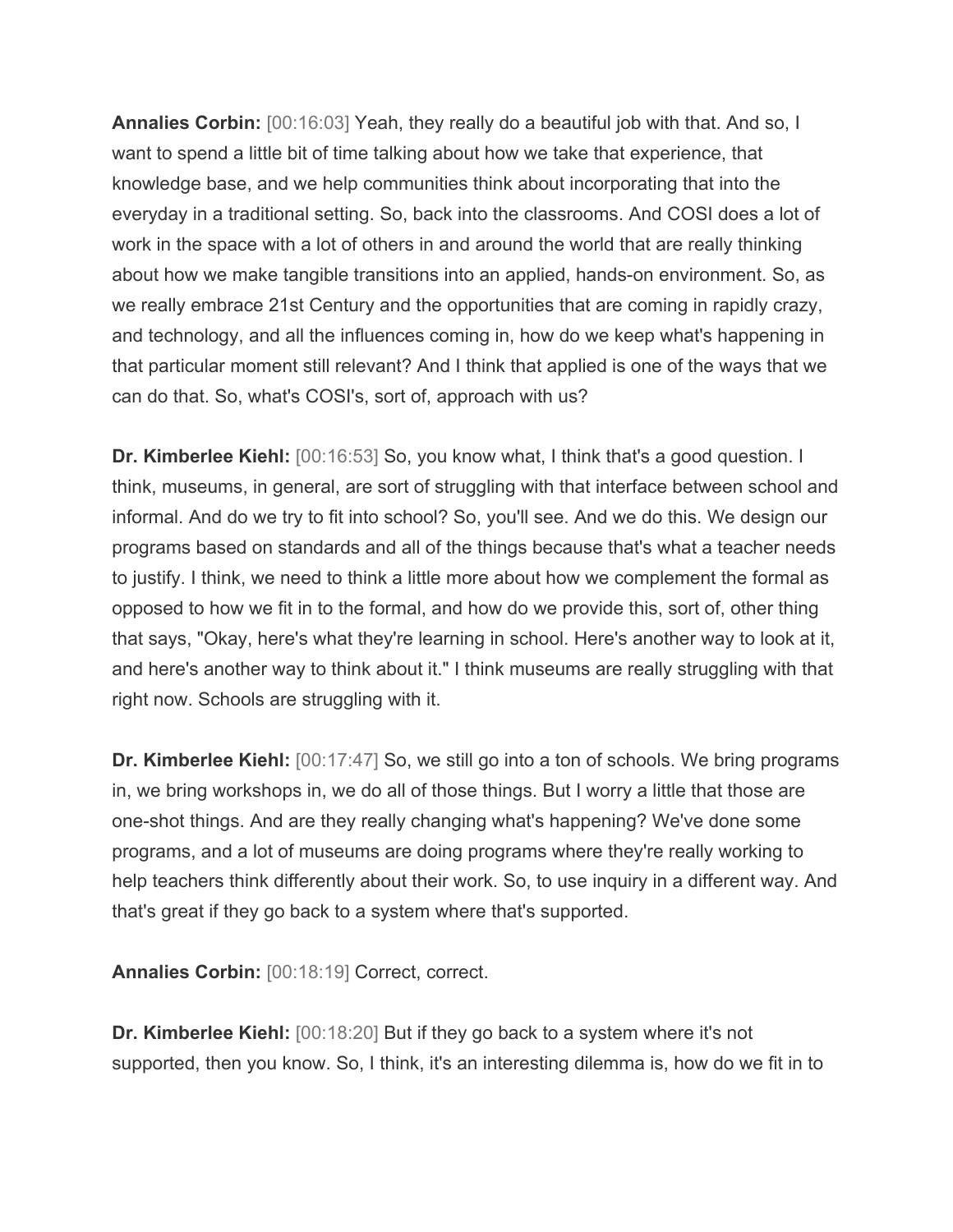this ecosystem rather than be so focused on how to change a school system that I'm not sure we can change really.

**Annalies Corbin:** [00:18:39] Yeah. I mean, we certainly have that particular conversation a lot with Learning Unboxed about whether or not we should spend time, to your point, trying to change the system, or reimagine the system, reinvent the system, take your pick. But I think that maybe there's a soft spot in between those scenarios. And I guess that's what I am hopeful for. I don't know that I necessarily say "Yes, there is in fact," but I think that there is an opportunity for formal to adopt more of the informal ethos.

## **Dr. Kimberlee Kiehl:** [00:19:16] Absolutely.

**Annalies Corbin:** [00:19:18] And I think that that's the, sort of, spot in between because you're right, you can't go in, especially in a system that may or may not be supportive of that more inquiry or applied-based approach and move that needle very far. It becomes a great workshop for somebody who wanted to give that a try, but it has no long-term impact on practice. However, somewhere along the way, there has to be that moment where the influence or the way that the individual thinks about or approaches what the teaching and learning in their classroom is, that can have more of those opportunities. And I do think that organizations like COSI have a meaningful role to play in that space.

**Dr. Kimberlee Kiehl:** [00:19:56] Yeah, absolutely. I think that's absolutely true. And we've actually seen that. So, we have, for example, some teachers, some schools that come back year after year, after year, after year because they had an experience and went, "Oh my gosh. I could think differently about what I do," or "I could think differently about how do I engage kids. So, how do I find out what they're interested in, and then link my curriculum to that?" So, we see that soft spot in that place in the middle. We see that happen. And that's always really encouraging when you see that happen. I do think you're right, there's more room for that to happen. And I think we could play a pretty significant role in that. I think things like the programs that we do help with that, but I think it's also, how do we get out into the community in a different way, like a science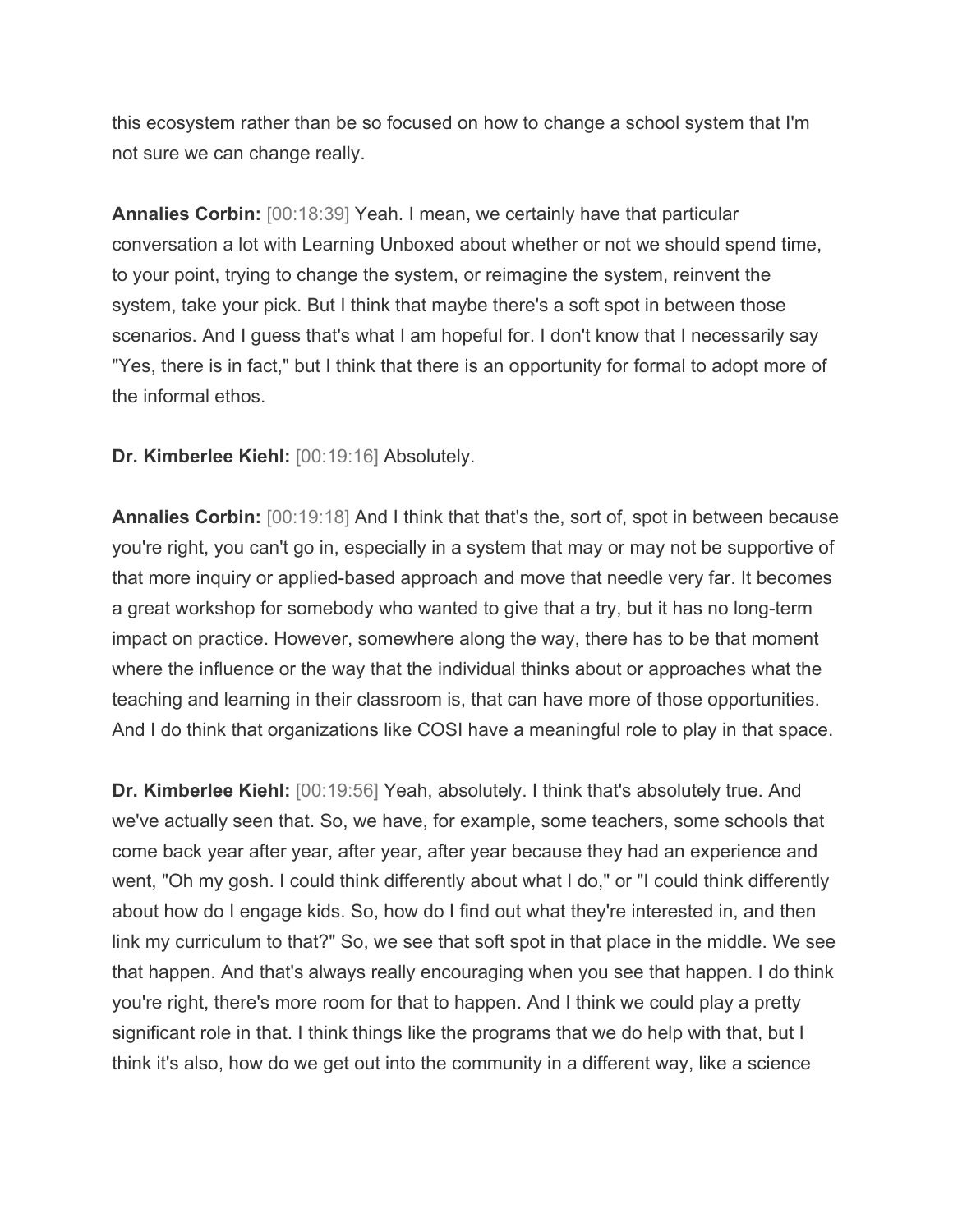festival or like some of the other work that we're going to do, that, really, it changes a larger community, so the conversation around the school is different too, right?

**Annalies Corbin:** [00:21:01] Exactly, exactly.

**Dr. Kimberlee Kiehl:** [00:21:02] And that's a key thing, right? If we can't change the course of the conversation, we can't ask a different set of questions.

**Dr. Kimberlee Kiehl:** [00:21:06] Right, right.

**Annalies Corbin:** [00:21:07] And I often have this conversation out and about. I'll be brought into a community to talk about a variety of different ways that they could think about teaching and learning, formal or informal very differently. And one of the places I almost always find myself in that giant thought bubble and those conversations, usually, sooner rather than later in a conversation is, "I'm really concerned that we're not even asking the right questions here." And I think that there's something to be said for that.

**Annalies Corbin:** [00:21:32] So, with that in mind, one of the other things that I think that COSI does really well, and I think that many communities would benefit from somebody in the community really taking that role, is that intersection between economic and workforce development from the business and industry side of what's happening in our community, and how that tangibly applies to the learning in the spheres of sciences, in particular, right, because I do think lots of business and industries who are doing amazing, crazy, awesome work, and are clamoring for people ready and qualified to move into their industry, have no idea how to tell the story of who they are and what they do in such a way that students will imagine that as a possibility. And COSI is a really great linkage there. So, talk a little bit about that role.

**Dr. Kimberlee Kiehl:** [00:22:21] Yeah, I do think we're a really great linkage there. And I think that, we have current programs where that happens. We have some new programs that will be coming up that you'll hear about soon where that's going to happen even more strongly. But I think one of the things that we do in a really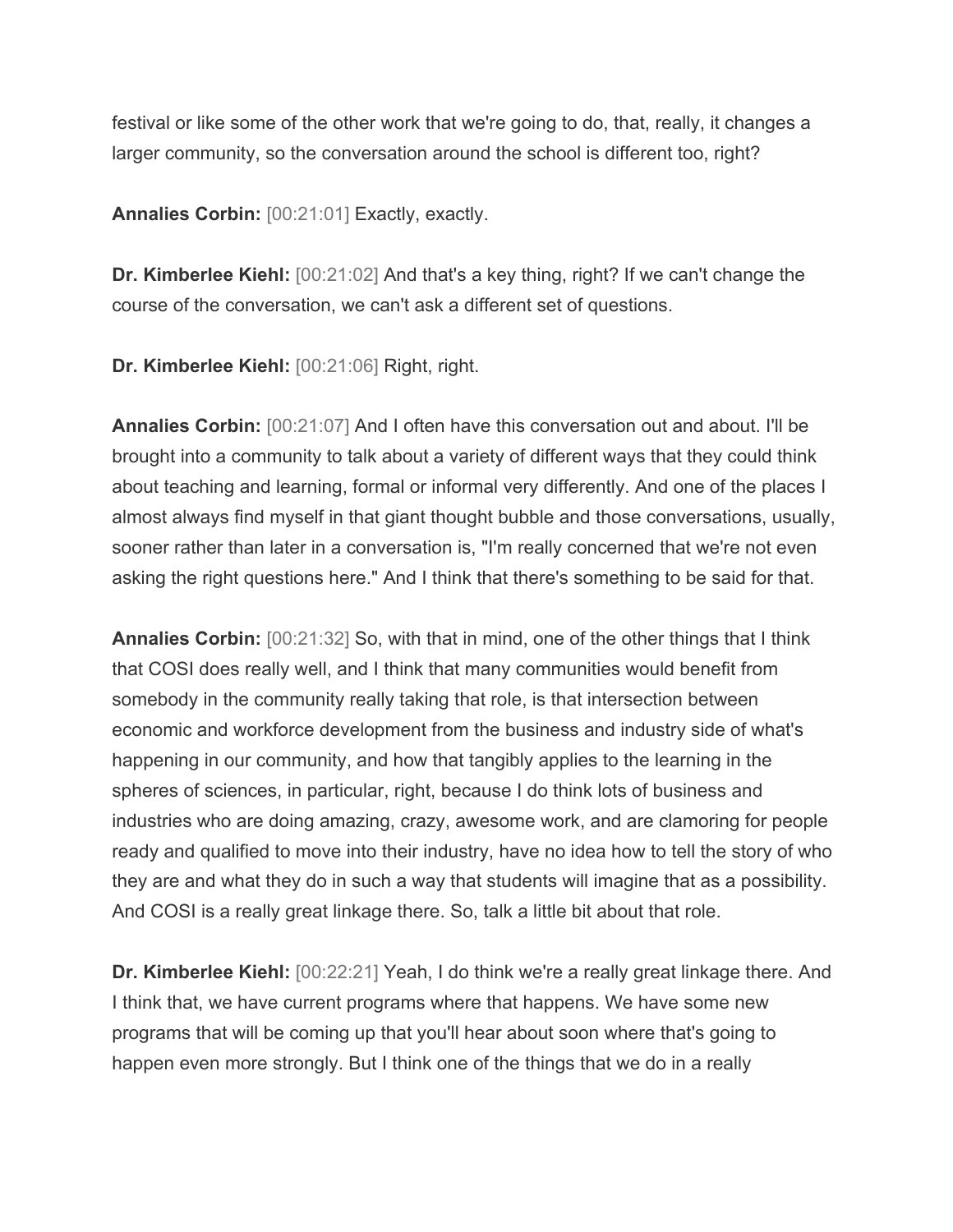interesting way is help people, help children, students to see careers that they didn't even know existed-

**Annalies Corbin:** [00:22:45] Exactly.

**Dr. Kimberlee Kiehl:** [00:22:45] ... let alone think that they could do. So, for example, one of the programs we do is we broadcast live knee replacement surgery. Dr. Politi, he's got a head cam on, and he's talking, and you're watching this knee surgery, and he's-

**Annalies Corbin:** [00:23:01] I've seen it. And it's awesome. The kids love it.

**Dr. Kimberlee Kiehl:** [00:23:02] It's amazing, right.

**Annalies Corbin:** [00:23:04] Yeah.

**Dr. Kimberlee Kiehl:** [00:23:04] The kids love it.

**Annalies Corbin:** [00:23:05] They do love it.

**Dr. Kimberlee Kiehl:** [00:23:06] But when we broadcast it into places that he's also going around and saying, "This is the anesthesiologist." This is..." So, you don't have to be a doctor to be in the medical. You can do this, and you can do this, and you can do this. And we hear back from students all the time, "I don't even know that job existed." So, I think part of what we can do through our outreach programs, to things that happen in the building, through our website, through digital pieces, to all sorts of things is help students to see the possibilities that are out there. And even more than that, the possibilities we don't even know are going to happen yet.

**Dr. Kimberlee Kiehl:** [00:23:42] So, there's a lot of data about the fact that in 20 years, the jobs that will exist don't even exist now. So, it's about this way of thinking and way of being, so that you can fall into those careers when they come along. But it's also about there's this whole world out there that you didn't know existed. And I think that's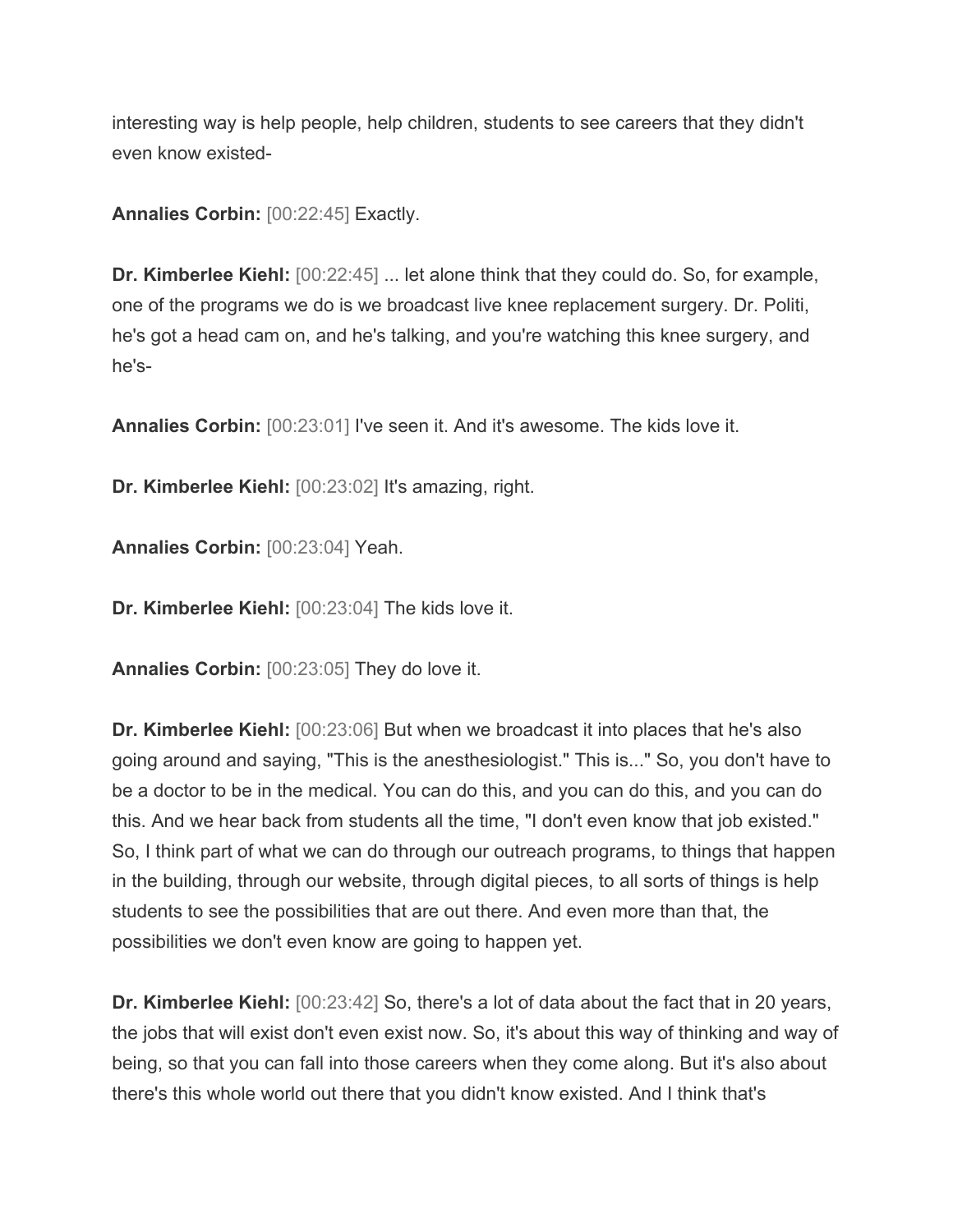particularly true in the STEM field because I think those jobs tend to get very stereotyped. And so, the ability to let them see this whole wide range of things is a really interesting thing.

**Dr. Kimberlee Kiehl:** [00:24:21] I remember, I just recently was talking to a group of kids, and I said to them, "Well, I'm a scientist." And they said, "You're not a scientist." "Yeah. I did research, and I was tenured at a university, I'm a scientist." "Oh my gosh. So. wait, you can do science on people too? You can study people?" "Yeah, you can." And so, letting them see that, I think, is really interesting.

**Dr. Kimberlee Kiehl:** [00:24:45] I think the other thing that we do that's been really interesting is we have Labs in Life at COSI, right? So, OSU researchers doing their real work are doing their work in the building, so the public, now, can understand what is research, and why do we do it. And, "Oh wait. I can be part of it too? That's really cool." So, breaking down those barriers, I think, is something that science museums can do really well.

**Annalies Corbin:** [00:25:12] Yeah. And that's definitely one of the things that we see on an ongoing and regular basis and fully supportive. We bring a variety of different researchers or programs in house with us at the Innovation Lab for the very reasons you stated. It's not even just that I can't be what I can't see, I can't do what I don't know. We talk about that a lot at PAST. To your point, it's both exposure to things, but it's also experiencing them as well, right?

**Dr. Kimberlee Kiehl:** [00:25:38] Right, right.

**Annalies Corbin:** [00:25:39] And to be able to go from, "I didn't even know that job existed," to "Could I have a taste of what that might be?" And the hope along the way is that you figure it out. "I really don't want to do this thing. I thought I wanted to do that because I saw it in popular media, or I know somebody that did that. But then, I tried it, and I really want to try this thing over here." And the value of that cannot be understated.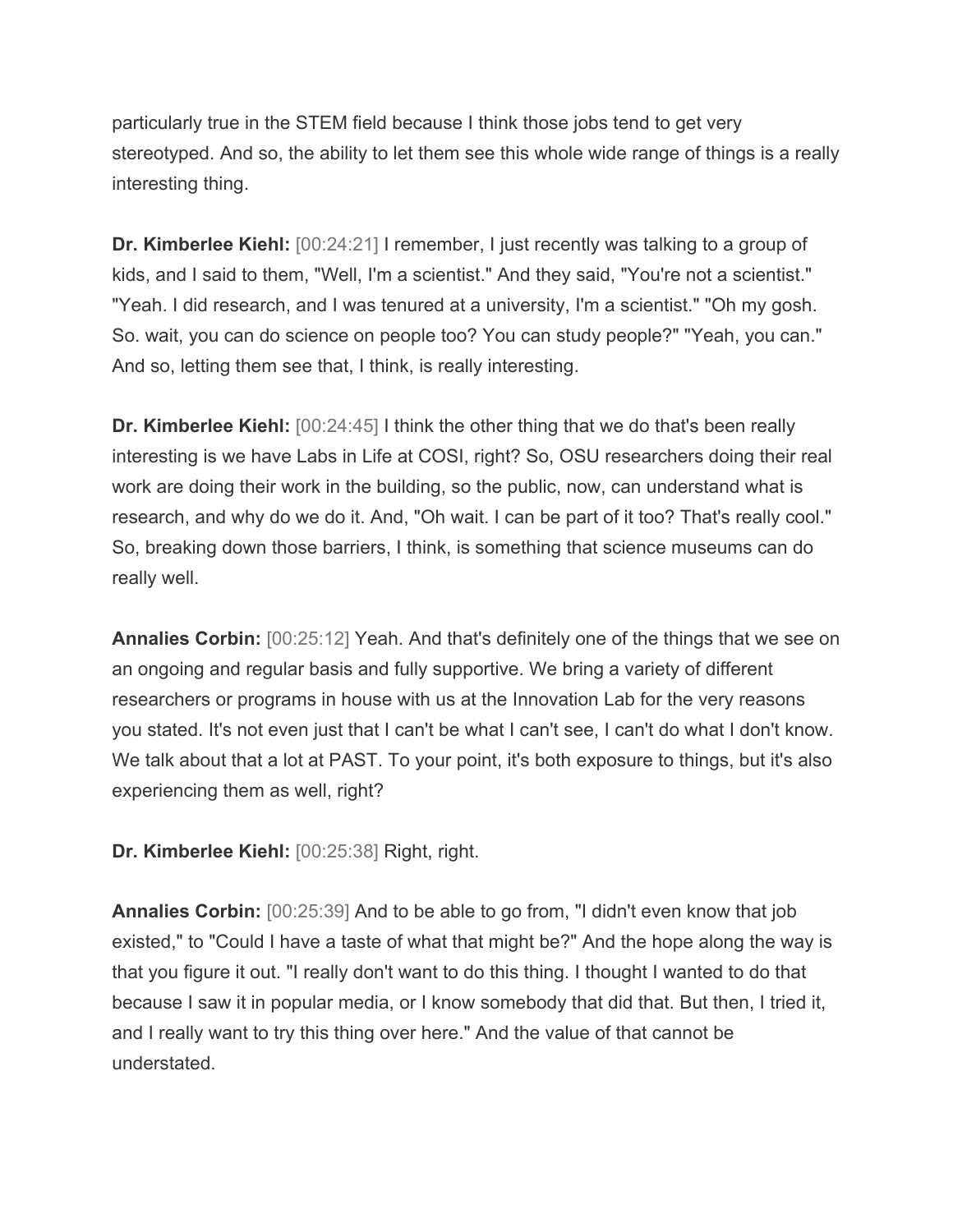**Dr. Kimberlee Kiehl:** [00:26:04] Yeah, absolutely. My son has just, actually, yesterday, sent me a picture of my granddaughter, who's six. COSI in Wheels was at her school. And there's this great photograph of her with her lab coat on, and her safety glasses holding a test tube up, and looking at this test tube. And I looked at this picture, and I thought, "What if that's the moment..."

**Annalies Corbin:** [00:26:23] Exactly.

**Dr. Kimberlee Kiehl:** [00:26:23] "... where she was like, 'Oh, this is so cool. I love this stuff. I want to do this forever.'" We don't know if that could have been her moment. And I think that's what we can do. We are a place where you can discover your moments and say, "Oh wait. That's really interesting. I want to know more."

**Annalies Corbin:** [00:26:39] Right. And the power of that moment cannot be understated.

**Dr. Kimberlee Kiehl:** [00:26:42] No, absolutely.

**Annalies Corbin:** [00:26:43] And I think that as we think about moving forward and what does, or should, or could education in our country and around the world look like one day, I'm horrifically bias, right?

**Dr. Kimberlee Kiehl:** [00:26:57] Yeah, me too.

**Annalies Corbin:** [00:26:57] I want to drive -- I've said this many times, but my idea of the perfect high school of the future is I drive into a community, and I stop at the first business on the edge of town and say, "I want directions to a local high school," and the response from the person standing behind the counter or speaking to me is, "Well, what part of high school you interested in because the kids who are interested in healthcare, they're all at the hospital. And the kids that are interested in science, they're over at that research center. And the kids that are interested in social justice, they're all down at the city center," and just on and on. And the reality is it's not a single place. It's a collective set of experiences.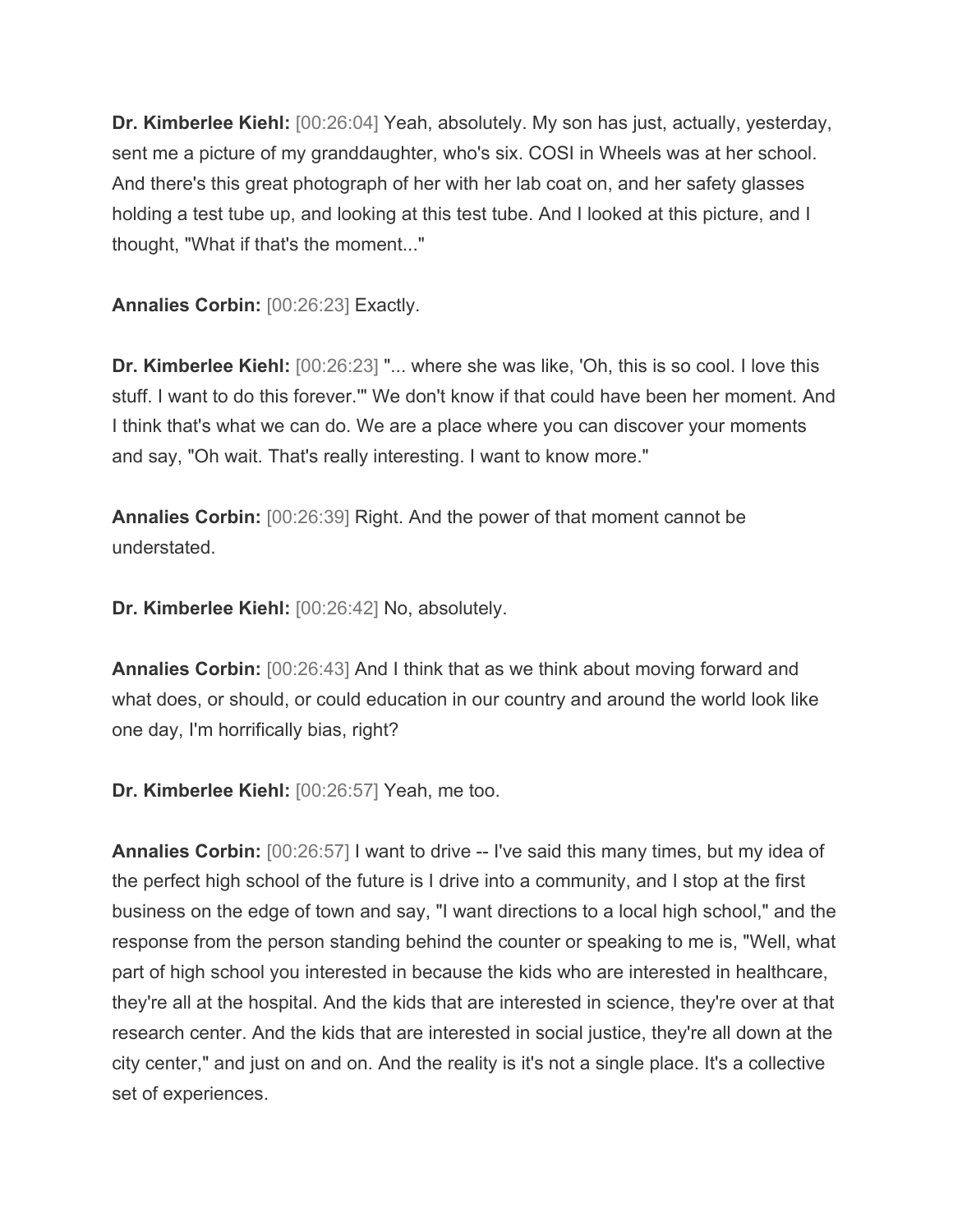**Dr. Kimberlee Kiehl:** [00:27:35] Yes, exactly. Exactly.

**Annalies Corbin:** [00:27:37] To me, that's the moment.

**Dr. Kimberlee Kiehl:** [00:27:37] That's the perfect, right?

**Annalies Corbin:** [00:27:40] Right. But we can't embrace that moment and truly not miss the opportunity to catalyze your granddaughter's movement if we also don't show children and our communities a way to embrace our passions, that thing that inspires us the most, as an actual career opportunity.

**Dr. Kimberlee Kiehl:** [00:28:02] Right, right.

**Annalies Corbin:** [00:28:03] And that's a real different sort of way, not just to think about it or approach it, but to try to work to ensure that folks can go, and live, and work their passions.

**Dr. Kimberlee Kiehl:** [00:28:13] Yeah. And I think we have to do that. And I think we also have the, "How do we catalyze and keep that sense that she has as she's looking at that?" Like I look at that picture, and I'm so afraid that three years from now, she's going to be like, "I have to go to school," or "I don't want to do this." We suck it out of them.

**Annalies Corbin:** [00:28:35] We do.

**Dr. Kimberlee Kiehl:** [00:28:35] And how do we capture that and keep it going-

**Annalies Corbin:** [00:28:39] Keep it, yeah.

**Dr. Kimberlee Kiehl:** [00:28:40] ... and say, "Okay, what's next for you now? What could we offer you next? Look, how excited you were. What's the next thing for you?"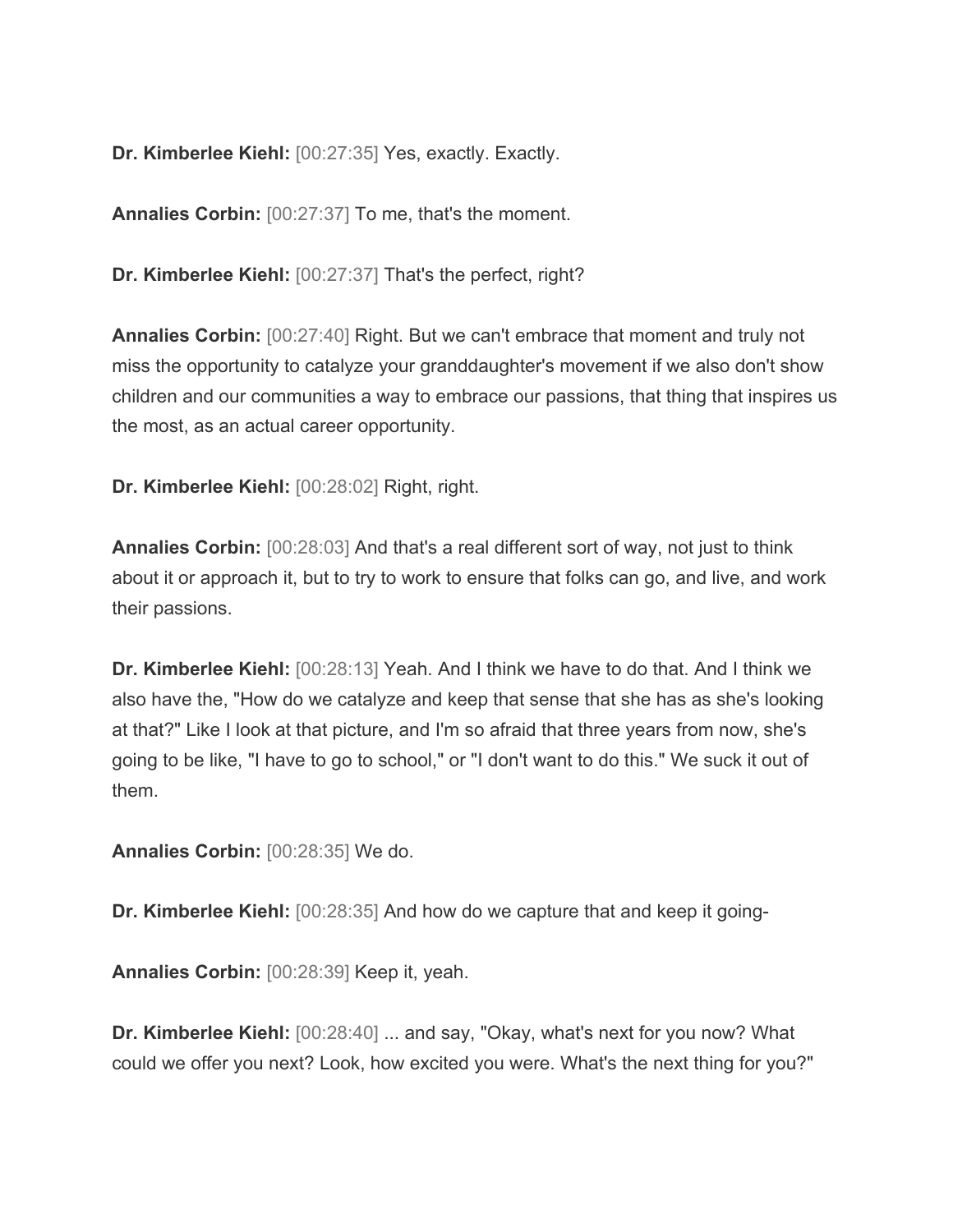And so, my dream would be that that's not just high school. That's how elementary schools are, right?

**Annalies Corbin:** [00:28:52] Yeah, exactly, exactly.

**Dr. Kimberlee Kiehl:** [00:28:52] That you start out early, you find these things you love, and you have these experiences that happen all over the place, and you get to develop that passion, and what you leave school with is a love for learning as opposed to a degree that says, "You passed six exams," or whatever it is.

**Annalies Corbin:** [00:29:11] Right, right, yeah, because who cares. Because, back to your point, that's not going to be tangible down the road.

**Dr. Kimberlee Kiehl:** [00:29:19] No. And you're going to forget most of it anyway.

**Annalies Corbin:** [00:29:21] And you do, you do. I mean, how many times have you asked a young person in their 20s, "Tell me about some of your most wonderful memories," they're rarely about sitting in a classroom.

**Dr. Kimberlee Kiehl:** [00:29:33] Right, right.

**Annalies Corbin:** [00:29:34] That is a rare child. They will tell you about some grand adventure they had their families in a national park. They will tell you about this great thing that they they did one weekend out in the snow. It's a long list. Quite frankly, it's the experiences that stick with us.

**Dr. Kimberlee Kiehl:** [00:29:49] Yes, because that's how things go into memory, right?

**Annalies Corbin:**  $[00:29:51]$  It is, exactly. And so, once again, that lets us come full circle to the power of that applied experience, that real hands-on, fully enriched, the ethos that is, in fact, informal learning and how to bring that back in. So, for our folks that are out in the world that don't have a COSI, and the closest COSI is 150 miles away. So, I'm a teacher, and I want to do everything that I just heard Kim Kiehl tell me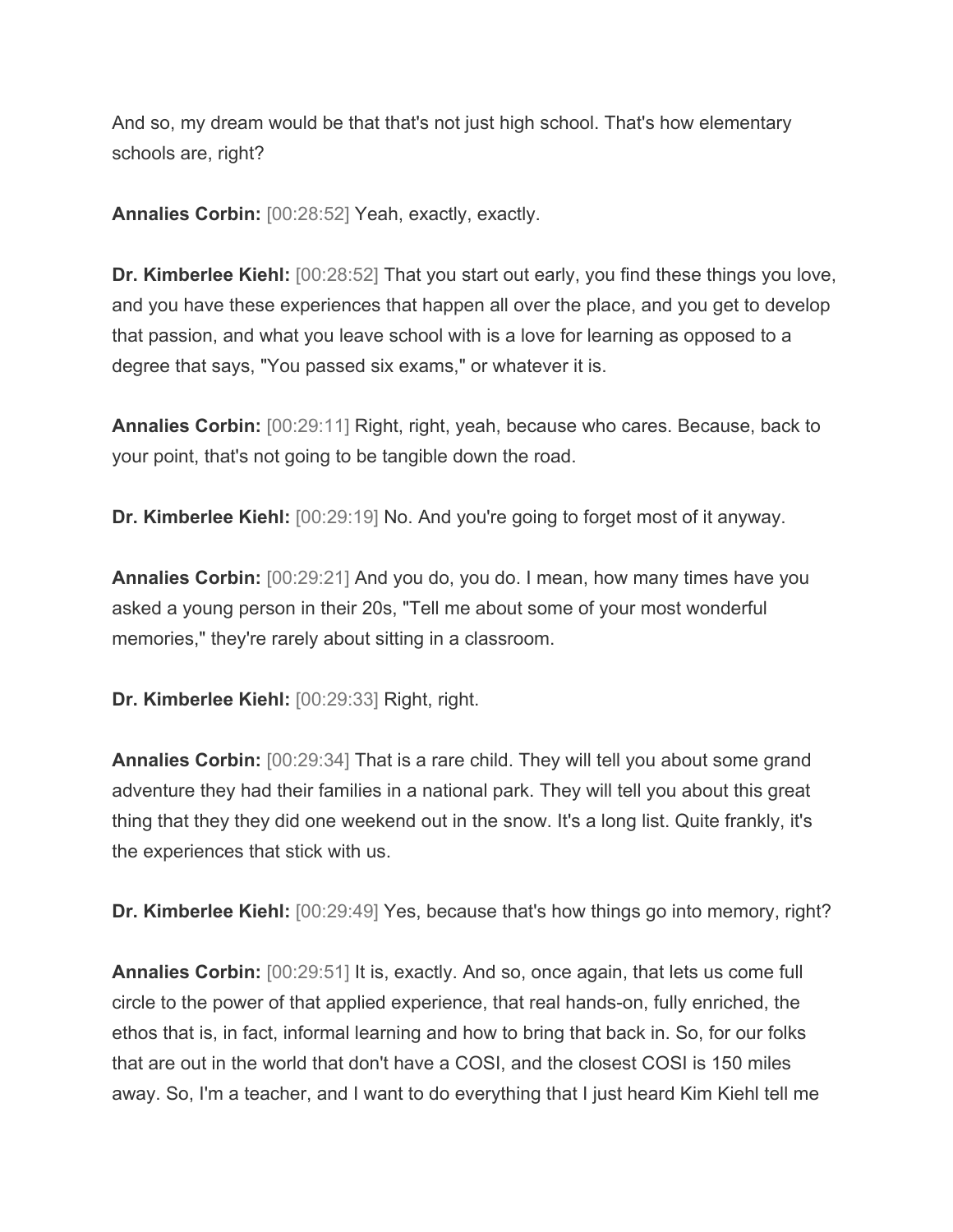were so wonderful about the opportunities to help folks learn. How do I do that? What are your, sort of, parting shots to folks who say, "I'm ready to run down this road, and I am in a system that's going to fully support me. So, how do I start to bring more of this into my every day?"

**Dr. Kimberlee Kiehl:** [00:30:33] So, I think, the first thing that I say to them is ask more questions, right. So, instead of looking at your kids as a group, look at your kids as a group of individuals, and ask more questions, find out what this child's interested in, what is this child like, what is this child interested in. It takes a little more time, absolutely, but it's so much more enriching, even for the teachers. So, again, at SEEC, that was one of the things that our teachers knew everything every child was interested in, and they knew how to then take it to the next place for them.

**Dr. Kimberlee Kiehl:** [00:31:06] And what they found and what I think most teachers find is that there's some things in common. So, it's not like you have to individually plan for 30 children. You're individually planning for groups of five, whatever it is. So, ask more questions. And then, think outside of the classroom. What are the things that you can bring in that are maybe from the park down the street or that are maybe from the building across the street. Maybe it's the architecture? Who knows what it is? And then, also, think about how do you turn that interest, how do you nurture that curiosity, so that you can weave things in, right?

**Annalies Corbin:** [00:31:48] Right.

**Dr. Kimberlee Kiehl:** [00:31:49] So, you can weave in writing if they're curious about it. You can weave in all those other things, but you have to know who they are first. So, that's that's always the starting place that I'll tell people. And I think that's one of the things that we try to capture with some of the things that we do as well. I think, it's interesting, museums are going to have to reinvent who they are. So, science museums, in general, attendance is on the decline across science museums across the country but across the world. And I think that's in part because you can get it on your phone. So, you can have a 3D experience on your phone now with a 25 cent Google Glass. So, I think, we have to think about how do we become this place that's not seen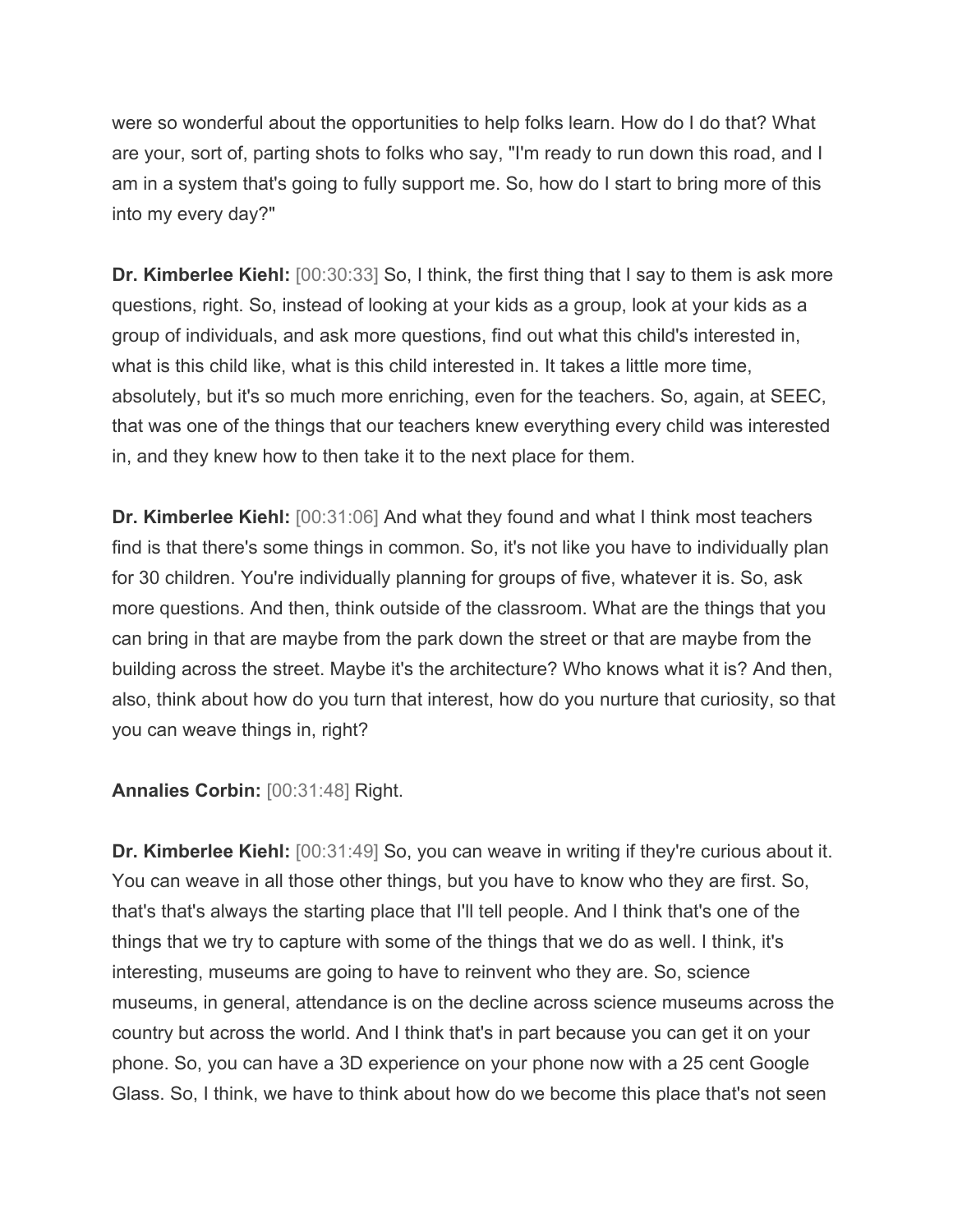as a museum, that's seen as a place where you come and have a set of experiences that nurture your curiosity and that really help you satisfy that curiosity. We're not a museum in, sort of, that traditional sense.

**Annalies Corbin:** [00:32:56] Right, right. And I think that's an interesting quandary because on the one hand, it's rare to meet somebody who once you get them going down the road who've experienced a museum will tell you what they love about a museum because it is a wonderfully immersive experience. The flip side of that is it's terribly old school in some respects, back to your point. So, how do you, not just as an institution, reinvent yourself, but, culturally, how do we embrace it as something different, as part of our evolution? So, I think it's really key thing not to lose sight of.

**Dr. Kimberlee Kiehl:** [00:33:31] It is a key thing. And I think it's also important because there's a percentage of the population who sees museums as not for them.

**Annalies Corbin:** [00:33:38] Correct.

**Dr. Kimberlee Kiehl:** [00:33:39] So, if we really want to be a place that's for everybody, which is absolutely what COSI wants to be, then we have to think about how do we change that conversation and how do we help people see us in a different way. And I think things like the Science Festival are a first step for that, but I think there's a lot of other things that we all need to think about to change that conversation about who we are and what we do.

**Annalies Corbin:** [00:34:07] Right, right. We talk a lot of times with folks when they're really contemplating, "What might it look like if we're going to embrace something or utilize resources differently in my town?" And one of the first places I often see folks go that, I think, this conversation sort of lends itself around that caution is that there is truly no one-size-fits-all. And let that go, to your point.

**Dr. Kimberlee Kiehl:** [00:34:33] Right, exactly.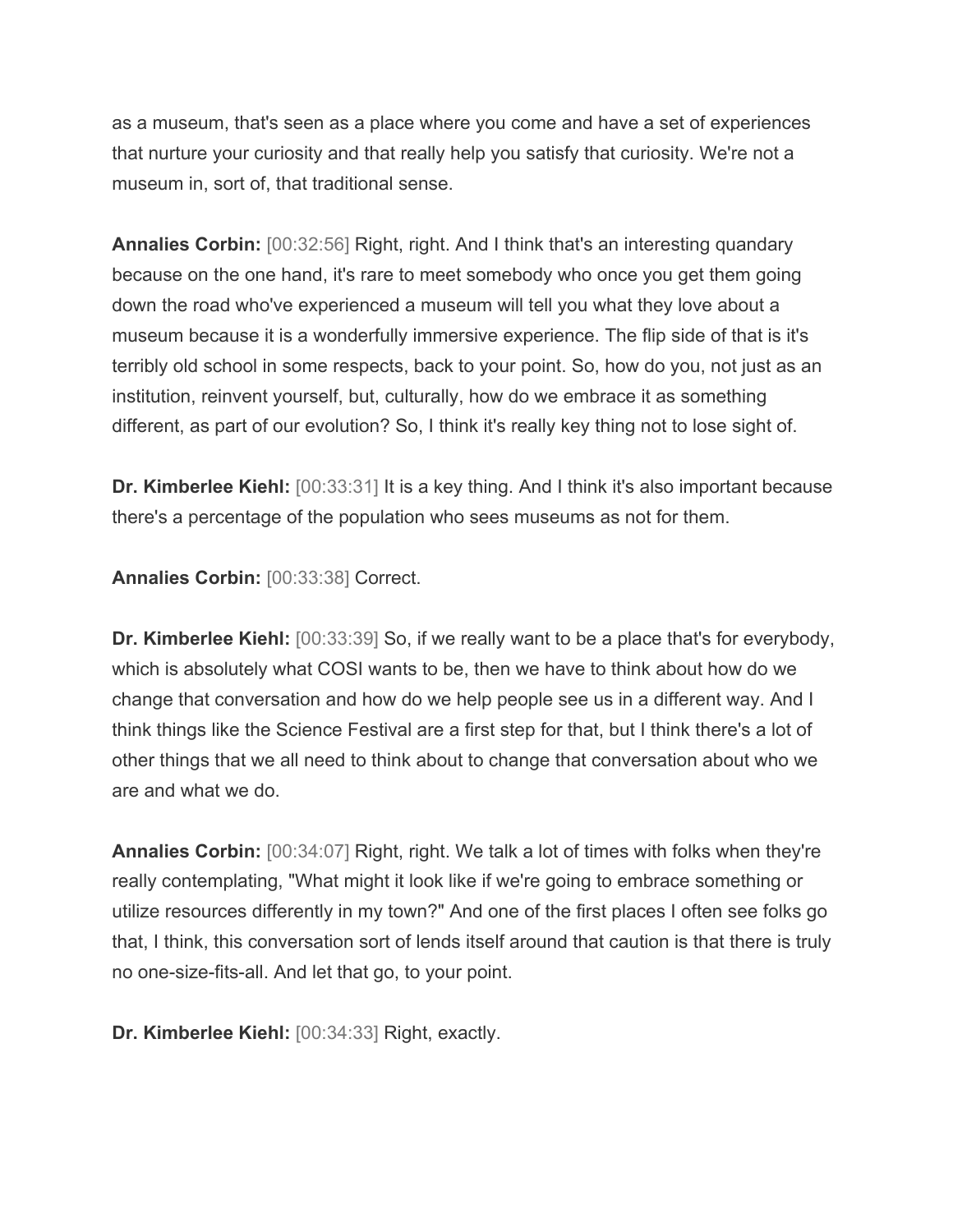**Annalies Corbin:** [00:34:33] We are a collective group of individuals as it relates to the way that we think about scaffolding the opportunity to learn for our students. But it's also not that it's just that there's not one-size-fits all, there's not truly an off-the-shelf, out-of-the-box approach that it's going to be the answer.

**Dr. Kimberlee Kiehl:** [00:34:52] Right, absolutely.

**Annalies Corbin:** [00:34:53] And so, you have to be willing to recognize what you have, what you need, and to grab resources - and I use the term resources very generally and broad in this case -- in any community to tailor, so that what is happening is reflective of the community itself because if we can't get at that most granular level, you will never capture folks long enough to engage in the experience with you, because they will get bored, they will get turned off, they will walk away-

**Dr. Kimberlee Kiehl:** [00:35:21] Right, and they'll leave.

**Annalies Corbin:** [00:35:23] They will believe, "The museum is not for me." And that's on us in many ways.

**Dr. Kimberlee Kiehl:** [00:35:26] Yeah, absolutely. It's absolutely on us. And it's something I think that we're all really grappling with right now, and it's become, sort of, top of mind for a lot of places these days. Yeah.

**Annalies Corbin:** [00:35:36] Yeah, as it should be. But, also, I want to make sure that we end on a high note that is, there are so many opportunities and options out there stretched around the world that reconfigured, rethought, regrouped, can suddenly be amazing experience.

**Dr. Kimberlee Kiehl:** [00:35:54] Yeah, absolutely. And that's partly why I like that phrase "free-choice learning." So, again, if you go back to SEEC, we didn't just use the museums. We went to the bakery up the street, and we went to the post office, and we went to the Metro stop and rode the Metro, we went to the airport. So, all of those places are places for free-choice learning.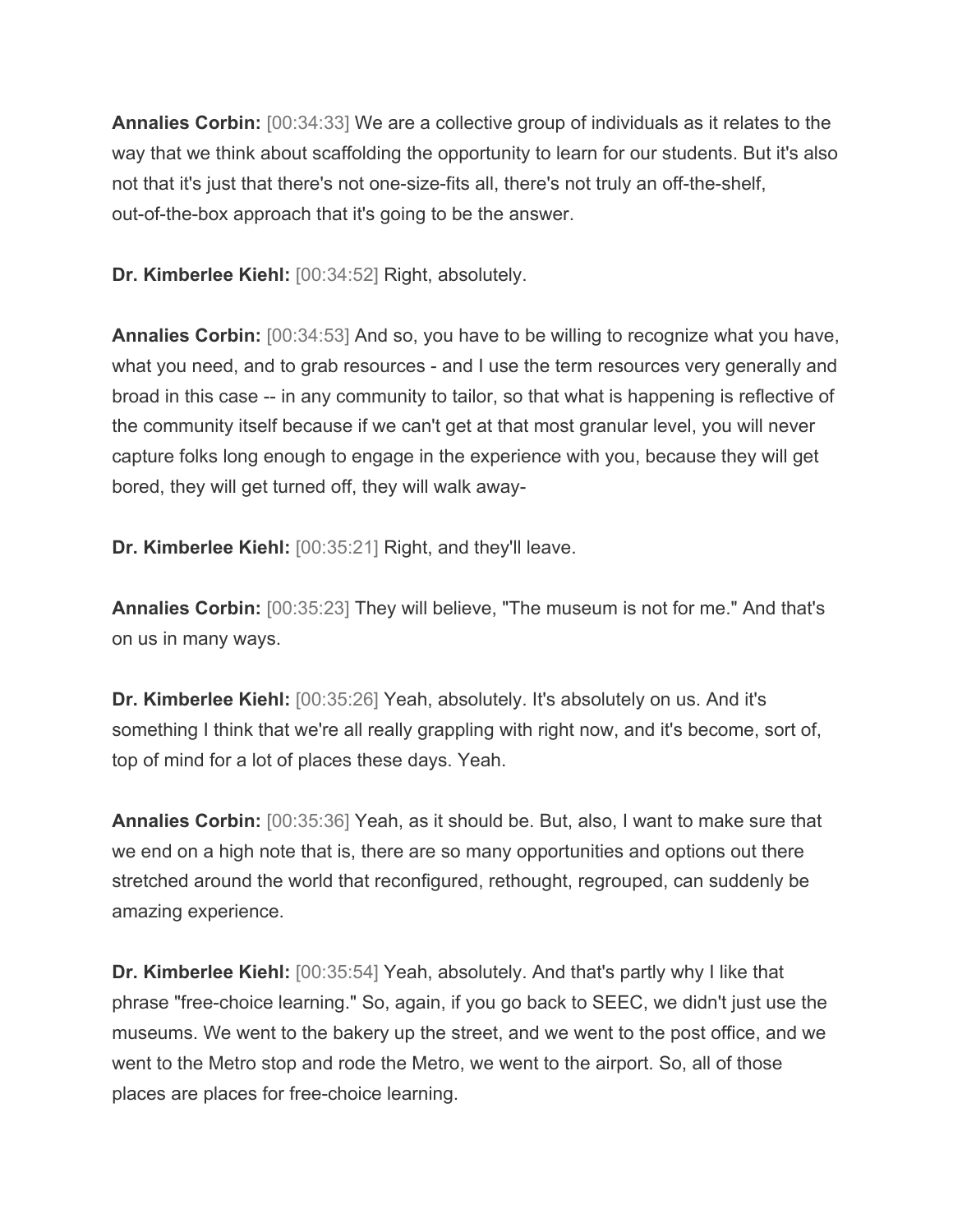**Annalies Corbin:** [00:36:19] Exactly.

**Dr. Kimberlee Kiehl:** [00:36:19] Right?

**Annalies Corbin:** [00:36:19] Yeah.

**Dr. Kimberlee Kiehl:** [00:36:19] You just have to know where you can go to keep that curiosity going. What's the next thing? And it doesn't have to be a museum. It's great if you have a museum, but if you don't have a museum, there's a hundred places in your community where you can learn.

**Annalies Corbin:** [00:36:34] Oh, yeah. Oh, yeah.

**Dr. Kimberlee Kiehl:** [00:36:34] A hundred places.

**Annalies Corbin:** [00:36:36] Absolutely. One of my all-time favorite PAST stories, which I know that you'll be able to relate to, is we were working in a community in rural South Dakota. In this case, Armour, South Dakota. Tiny, tiny, little place. And I'm trying to do something really fun and new, thinking about chemistry, in particular. And so, we took the kids, and we spent the day with the local taxidermist.

**Dr. Kimberlee Kiehl:** [00:36:57] Yeah.

**Annalies Corbin:** [00:36:57] Right?

**Dr. Kimberlee Kiehl:** [00:36:58] That's awesome.

**Annalies Corbin:** [00:36:59] Exactly, because it was so incredibly tangible in that community, which is a big hunting and fishing priority. And quite frankly, the taxidermist there, as it turns out, has projects come in from around the world because he's so good at what he does. And the entire shop, and everything that he did, and all the process we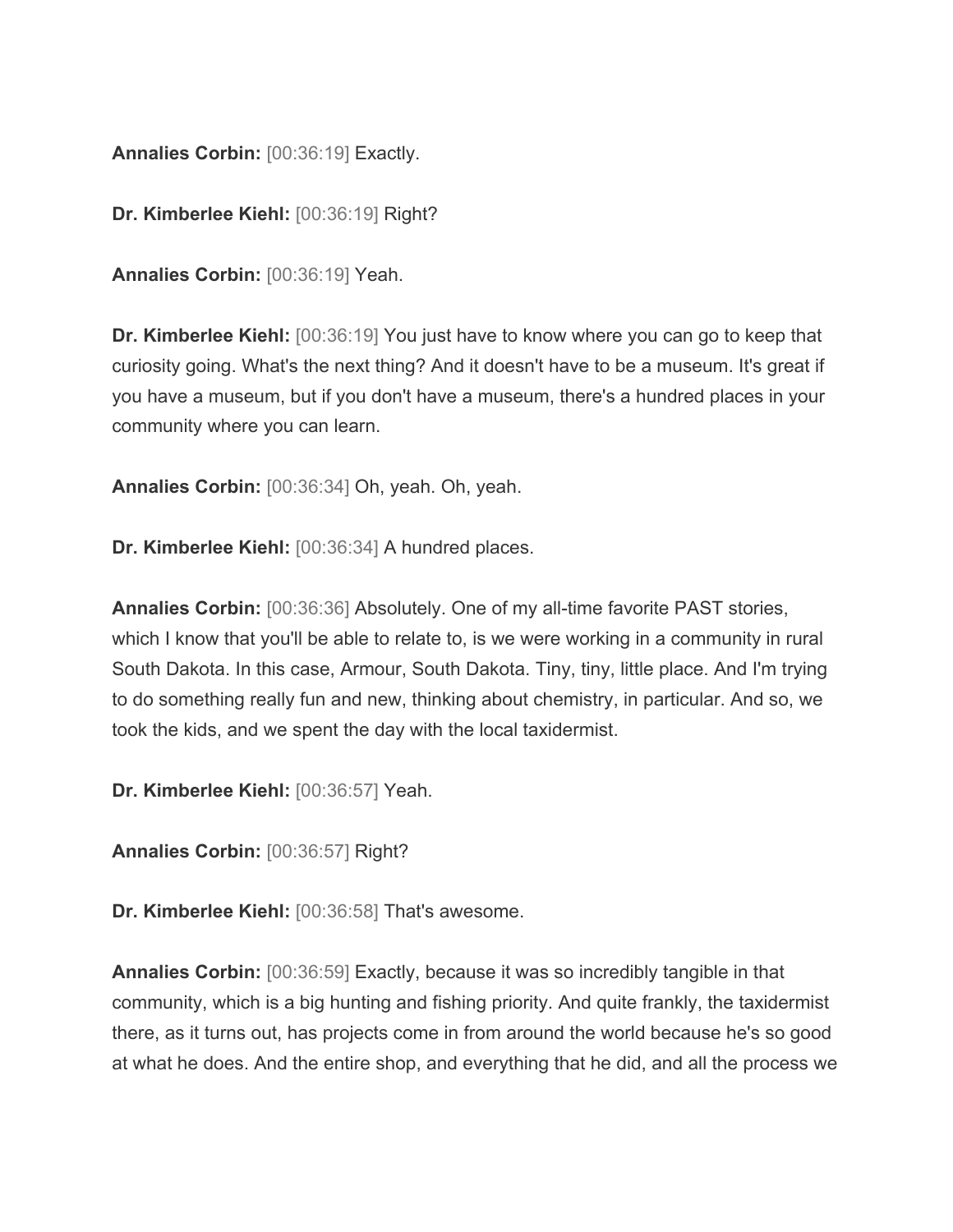took the kids through was about the everyday stuff that he does, which completely related to the stuff that they had to learn.

**Dr. Kimberlee Kiehl:** [00:37:23] Absolutely.

**Annalies Corbin:** [00:37:24] And suddenly, it went from, "I don't want to learn about that chemical process," to "Oh my god. I understand this. And what would happen next if we do this?"

**Dr. Kimberlee Kiehl:** [00:37:31] Exactly. That's exactly what the power of it right there.

**Annalies Corbin:** [00:37:34] It was.

**Dr. Kimberlee Kiehl:** [00:37:34] It's amazing, yeah.

**Annalies Corbin:** [00:37:36] And that is quite frankly available in every single community.

**Dr. Kimberlee Kiehl:** [00:37:40] Yeah. You just have to think about it a minute.

**Annalies Corbin:** [00:37:42] Yeah. You just have to find the thing that you have that resource, and you've got to go there, and make it part of your every day.

**Dr. Kimberlee Kiehl:** [00:37:48] Yeah. And I think that's the thing that I really like about the Science Festival is it's those kinds of places-

**Annalies Corbin:** [00:37:53] Exactly, yeah.

**Dr. Kimberlee Kiehl:** [00:37:53] ... that are being featured in each of these communities, right? So, it's not the science centers. It's the local taxidermist or the local guy who builds prosthetic legs.

**Annalies Corbin:** [00:38:04] Yeah, exactly.